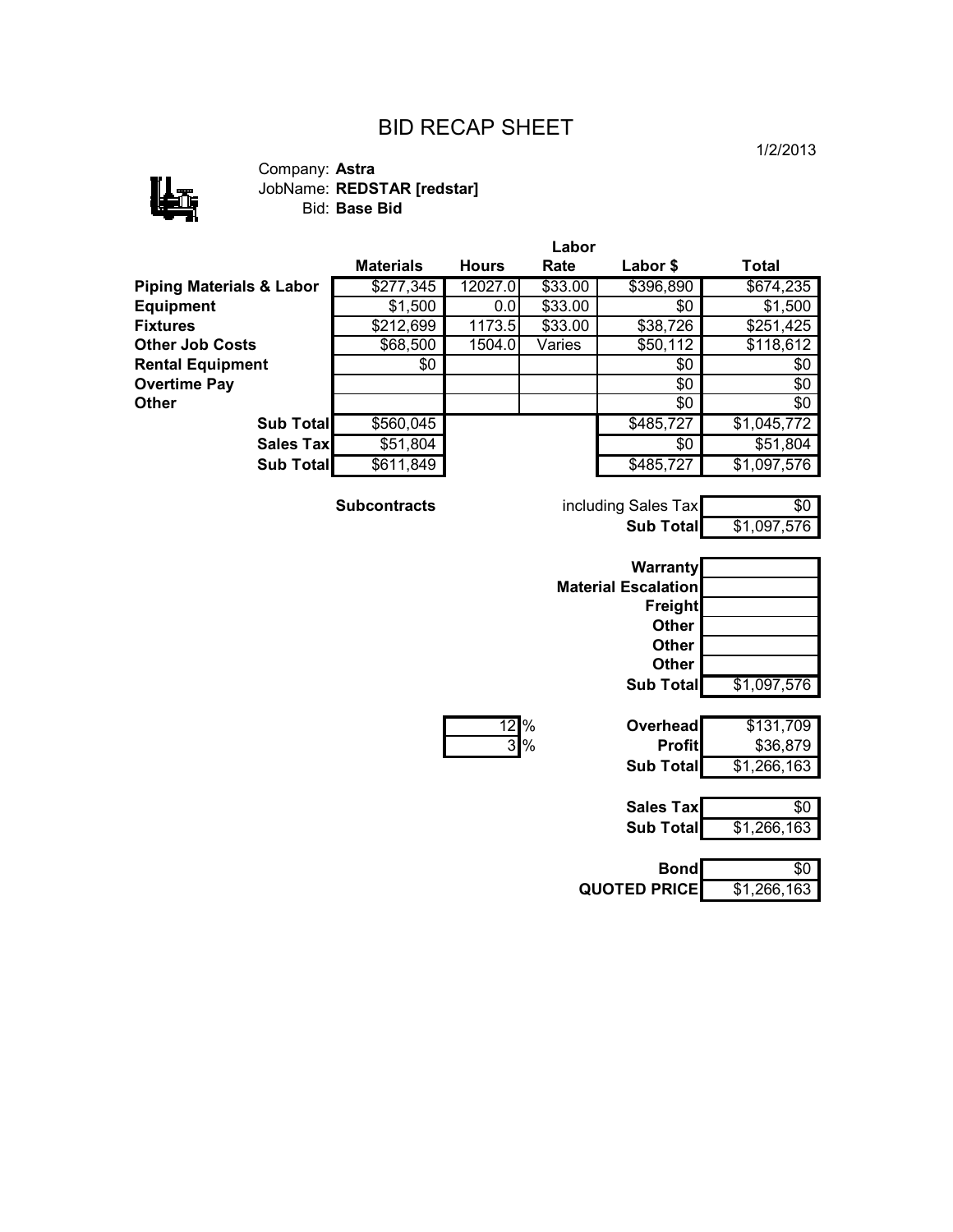## EQUIPMENT

|      |                |          | Materials  |                | Labor Hours |       |
|------|----------------|----------|------------|----------------|-------------|-------|
| Mark | Description    | Quantity | Unit       | Total          | Unit        | Total |
| BH   | <b>Backhoe</b> | 11       | \$1,500.00 | \$1,500.00     |             | 0.0   |
|      |                |          |            | \$0.00         |             | 0.0   |
|      |                |          |            | \$0.00         |             | 0.0   |
|      |                |          |            | \$0.00         |             | 0.0   |
|      |                |          |            | $\sqrt{$0.00}$ |             | 0.0   |
|      |                |          |            | \$0.00         |             | 0.0   |
|      |                |          |            | \$0.00         |             | 0.0   |
|      |                |          |            | \$0.00         |             | 0.0   |
|      |                |          |            | \$0.00         |             | 0.0   |
|      |                |          |            | \$0.00         |             | 0.0   |
|      |                |          |            | \$0.00         |             | 0.0   |
|      |                |          |            | \$0.00         |             | 0.0   |
|      |                |          |            | \$0.00         |             | 0.0   |
|      |                |          |            | \$0.00         |             | 0.0   |
|      |                |          |            | \$0.00         |             | 0.0   |
|      |                |          |            | \$0.00         |             | 0.0   |
|      |                |          |            | $\sqrt{$0.00}$ |             | 0.0   |
|      |                |          |            | \$0.00         |             | 0.0   |
|      |                |          |            | \$0.00         |             | 0.0   |
|      |                |          |            | \$0.00         |             | 0.0   |
|      |                |          |            | \$0.00         |             | 0.0   |
|      |                |          |            | \$0.00         |             | 0.0   |
|      |                |          |            | \$0.00         |             | 0.0   |
|      |                |          |            | \$0.00         |             | 0.0   |
|      |                |          |            | \$0.00         |             | 0.0   |
|      |                |          |            | \$0.00         |             | 0.0   |
|      |                |          |            | \$0.00         |             | 0.0   |
|      |                |          |            | \$0.00         |             | 0.0   |
|      |                |          |            | \$0.00         |             | 0.0   |
|      |                |          |            | \$0.00         |             | 0.0   |
|      |                |          |            | \$0.00         |             | 0.0   |
|      |                |          |            | \$0.00         |             | 0.0   |
|      |                |          |            | \$0.00         |             | 0.0   |
|      |                |          |            | \$0.00         |             | 0.0   |
|      |                |          |            | \$0.00         |             | 0.0   |
|      |                |          |            | \$0.00         |             | 0.0   |
|      |                |          |            | \$0.00         |             | 0.0   |
|      |                |          |            | \$0.00         |             | 0.0   |
|      |                |          |            | $\sqrt{$0.00}$ |             | 0.0   |
|      |                |          |            | \$0.00         |             | 0.0   |
|      |                |          |            | \$0.00         |             | 0.0   |
|      |                |          |            | \$0.00         |             | 0.0   |
|      |                |          |            | \$0.00         |             | 0.0   |
|      | <b>Totals</b>  |          |            | \$1,500.00     |             | 0.0   |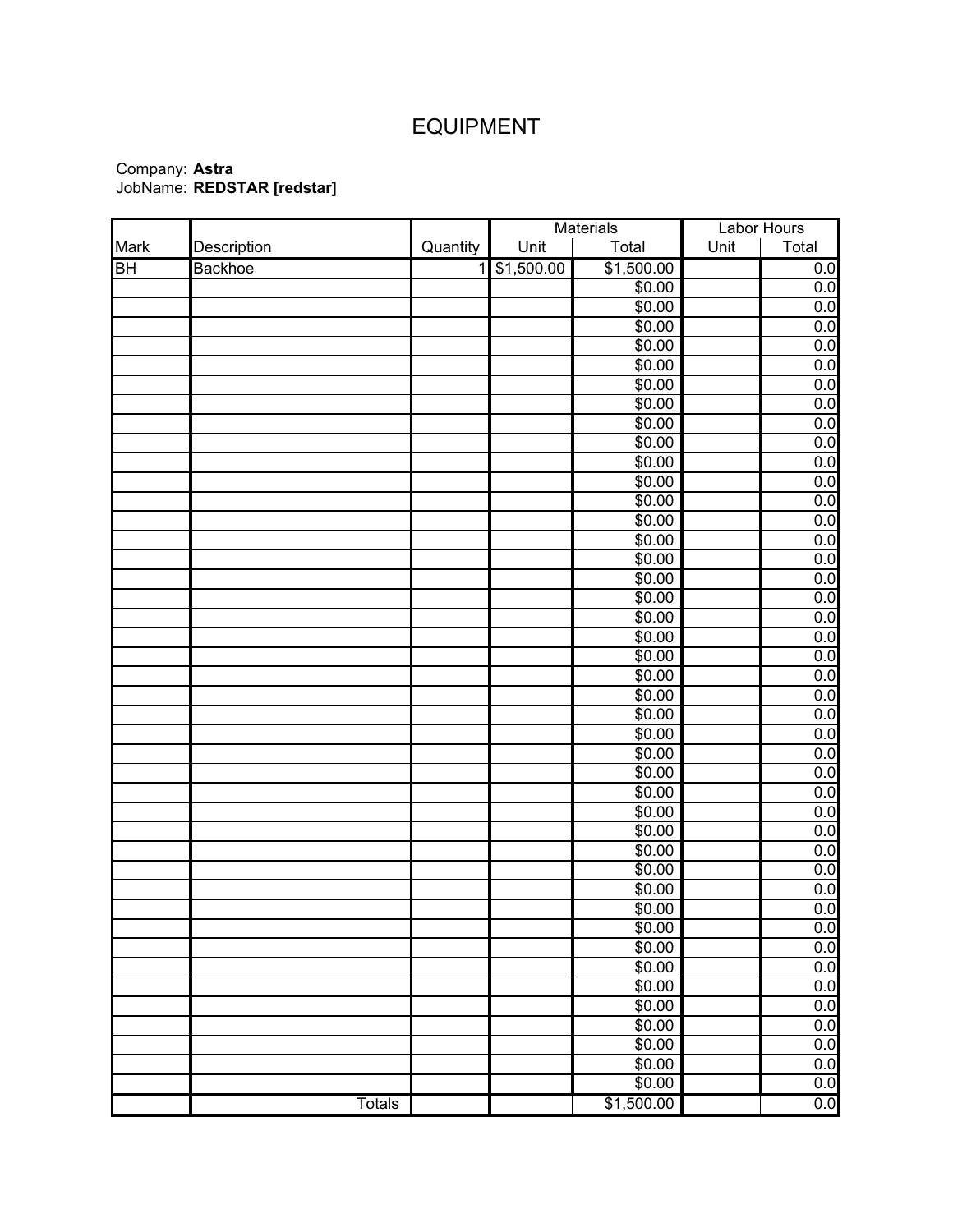## FIXTURE

|                          |                     |          | <b>Materials</b>  |              |                   | Labor Hours |
|--------------------------|---------------------|----------|-------------------|--------------|-------------------|-------------|
| Mark                     | Description         | Quantity | Unit              | Total        | Unit              | Total       |
| $\overline{WC-1}$        | <b>Water Closet</b> | 119      | \$68.05           | \$8,097.95   | 1.50              | 178.5       |
| LAV-1                    |                     | 119      | \$106.65          | \$12,691.35  | 1.50              | 178.5       |
| $KS-1$                   |                     | 121      | \$230.68          | \$27,912.28  | 1.50              | 181.5       |
| $AW-1$                   |                     | 127      | \$51.56           | \$6,548.12   | 1.00              | 127.0       |
| TUB-1                    |                     | 119      | \$905.97          | \$107,810.43 | 3.00              | 357.0       |
| $\overline{\text{WC-2}}$ |                     | 5        | \$115.10          | \$575.50     | 1.50              | 7.5         |
| $LAV-2$                  |                     | 5        | \$133.65          | \$668.25     | 1.50              | 7.5         |
| <b>REF</b>               |                     | 119      | \$12.50           | \$1,487.50   | 0.50              | 59.5        |
| $FD-1$                   |                     | 6        | \$91.84           | \$551.04     | 1.00              | 6.0         |
| $RD-1$                   |                     | 13       | $\sqrt{$248.98}$  | \$3,236.74   | 1.25              | 16.3        |
| $OD-1$                   |                     | 13       | \$278.31          | \$3,618.03   | 1.25              | 16.3        |
| $B-1$                    |                     |          | \$2,975.00        | \$2,975.00   | 4.00              | 4.0         |
| $B-2$                    |                     |          | \$2,975.00        | \$2,975.00   | 4.00              | 4.0         |
| $B-3$                    |                     | 1        | \$3,218.00        | \$3,218.00   | 4.00              | 4.0         |
| $B-4$                    |                     | 1        | \$3,218.00        | \$3,218.00   | 4.00              | 4.0         |
| $ST-1$                   |                     | 1        | $\sqrt{6,632.00}$ | \$6,632.00   | 2.00              | 2.0         |
| $ST-2$                   |                     |          | \$7,681.00        | \$7,681.00   | 2.00              | 2.0         |
| $XT-1$                   |                     |          | \$1,328.00        | \$1,328.00   | 1.00              | 1.0         |
| $XT-2$                   |                     | 1        | \$1,328.00        | \$1,328.00   | 1.00              | 1.0         |
| $CP-1$                   |                     |          | \$1,386.00        | \$1,386.00   | 1.00              | 1.0         |
| $CP-2$                   |                     |          | \$1,386.00        | \$1,386.00   | $\overline{1.00}$ | 1.0         |
| ESV-1                    |                     | 1        | \$615.00          | \$615.00     | 2.00              | 2.0         |
| <b>TP-1</b>              |                     | 4        | \$57.50           | \$230.00     | 1.00              | 4.0         |
| <b>TD</b>                |                     |          | \$6,530.00        | \$6,530.00   | 8.00              | 8.0         |
|                          |                     |          |                   | \$0.00       |                   | 0.0         |
|                          |                     |          |                   | \$0.00       |                   | 0.0         |
|                          |                     |          |                   | \$0.00       |                   | 0.0         |
|                          |                     |          |                   | \$0.00       |                   | 0.0         |
|                          |                     |          |                   | \$0.00       |                   | 0.0         |
|                          |                     |          |                   | \$0.00       |                   | 0.0         |
|                          |                     |          |                   | \$0.00       |                   | 0.0         |
|                          |                     |          |                   | \$0.00       |                   | 0.0         |
|                          |                     |          |                   | \$0.00       |                   | 0.0         |
|                          |                     |          |                   | \$0.00       |                   | 0.0         |
|                          |                     |          |                   | \$0.00       |                   | 0.0         |
|                          |                     |          |                   | \$0.00       |                   | 0.0         |
|                          |                     |          |                   | \$0.00       |                   | 0.0         |
|                          |                     |          |                   | \$0.00       |                   | 0.0         |
|                          |                     |          |                   | \$0.00       |                   | 0.0         |
|                          |                     |          |                   | \$0.00       |                   | 0.0         |
|                          |                     |          |                   | \$0.00       |                   | 0.0         |
|                          |                     |          |                   | \$0.00       |                   | 0.0         |
|                          |                     |          |                   | \$0.00       |                   | 0.0         |
|                          | <b>Totals</b>       |          |                   | \$212,699.19 |                   | 1173.5      |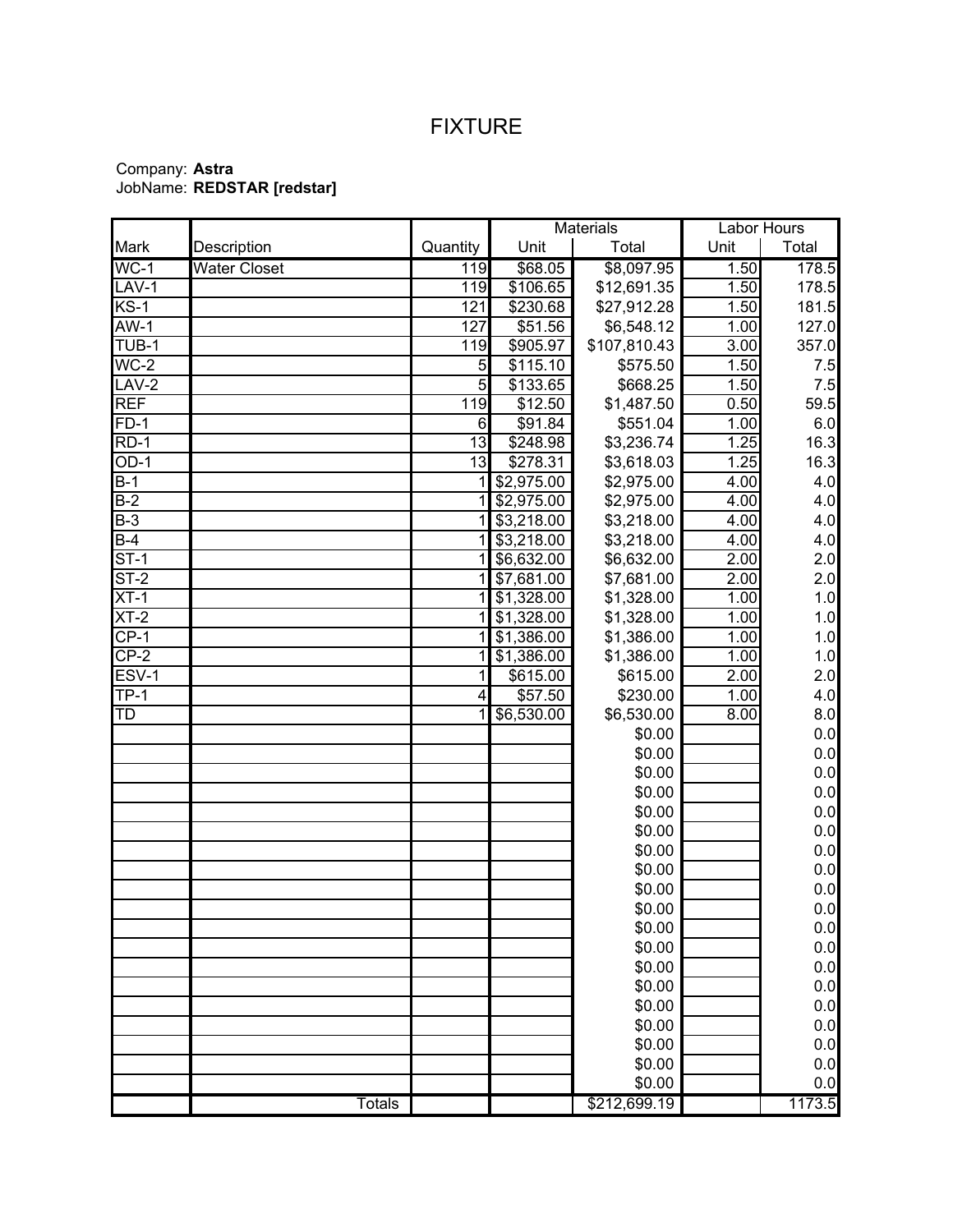# OTHER JOB COSTS

|                         |                                       | <b>Materials</b> |        | Labor Hours |                 |
|-------------------------|---------------------------------------|------------------|--------|-------------|-----------------|
|                         | Description                           | Total            | Hours  | Rate        | Total           |
| 1                       | Permits - Plumbing                    |                  |        |             | $\overline{50}$ |
| $\overline{2}$          | Permits - Mechanical                  |                  |        |             | \$0             |
| $\overline{3}$          | <b>Water Department Fees</b>          |                  |        |             | \$0             |
| $\overline{\mathbf{4}}$ | <b>Meter Installation Fees</b>        |                  |        |             | \$0             |
| 5                       | Sewer Tap Fees                        |                  |        |             | \$0             |
| $\overline{6}$          | <b>Gas Utility Company Fees</b>       |                  |        |             | $\sqrt{6}$      |
| $\overline{7}$          |                                       |                  |        |             | \$0             |
| $\overline{8}$          | <b>Pressure Testing</b>               |                  |        |             | \$0             |
| $\boldsymbol{9}$        | Balancing                             |                  |        |             | \$0             |
| 10                      | Draining & Refilling                  |                  |        |             | \$0             |
| 11                      | <b>Welding Qualification</b>          |                  |        |             | \$0             |
| 12                      |                                       |                  |        |             | \$0             |
| 13                      | <b>Trench Preparation</b>             |                  |        |             | \$0             |
| 14                      | <b>Barricades</b>                     |                  |        |             | \$0             |
| 15                      | Shoring                               |                  |        |             | \$0             |
| 16                      |                                       |                  |        |             | \$0             |
| 17                      | <b>Job Office Trailers</b>            |                  |        |             | \$0             |
| 18                      | Job Storage Trailers                  |                  |        |             | \$0             |
| 19                      | <b>Job Fabrication Facility</b>       |                  |        |             | $\sqrt{6}$      |
| 20                      | Utilities: Sewer, Water, Power, Phone |                  |        |             | \$0             |
| 21                      | <b>Equipment Cartage</b>              |                  |        |             | \$0             |
| $\overline{22}$         | <b>Temporary Services &amp; Fuel</b>  |                  |        |             | $\sqrt{6}$      |
| 23                      | Ventilation                           |                  |        |             | \$0             |
| 24                      | Clean-up                              |                  |        |             | \$0             |
| $\overline{25}$         |                                       |                  |        |             | \$0             |
| 26                      | Engineering                           |                  |        | \$50.00     | \$0             |
| 27                      | Drafting                              |                  |        | \$40.00     | \$0             |
| $\overline{28}$         | Detailing                             |                  |        | \$40.00     | \$0             |
| $\overline{29}$         | Project Manangement                   |                  |        | \$50.00     | \$0             |
| 30                      |                                       |                  |        |             | \$0             |
| 31                      | Supervision                           |                  | 40.0   | \$45.00     | \$1,800         |
| $\overline{32}$         | <b>Material Handling</b>              |                  | 32.0   | \$33.00     | \$1,056         |
| $\overline{33}$         | Lay Out                               |                  | 32.0   | \$33.00     | \$1,056         |
| 34                      | Insulation                            | \$56,000.00      | 1400.0 | \$33.00     | \$46,200        |
| 35                      | <b>Administrative Costs</b>           |                  |        |             | \$0             |
| 36                      | Scheduling                            |                  |        |             | \$0             |
| 37                      | Safety                                |                  |        |             | \$0             |
| 38                      | <b>Misc</b>                           | \$12,500.00      |        |             | \$0             |
| 39                      | Travel & Subsistence                  |                  |        |             | \$0             |
| 40                      |                                       |                  |        |             | \$0             |
| 41                      |                                       |                  |        |             | \$0             |
| $\overline{42}$         |                                       |                  |        |             | \$0             |
|                         |                                       | \$68,500         | 1504.0 |             | \$50,112        |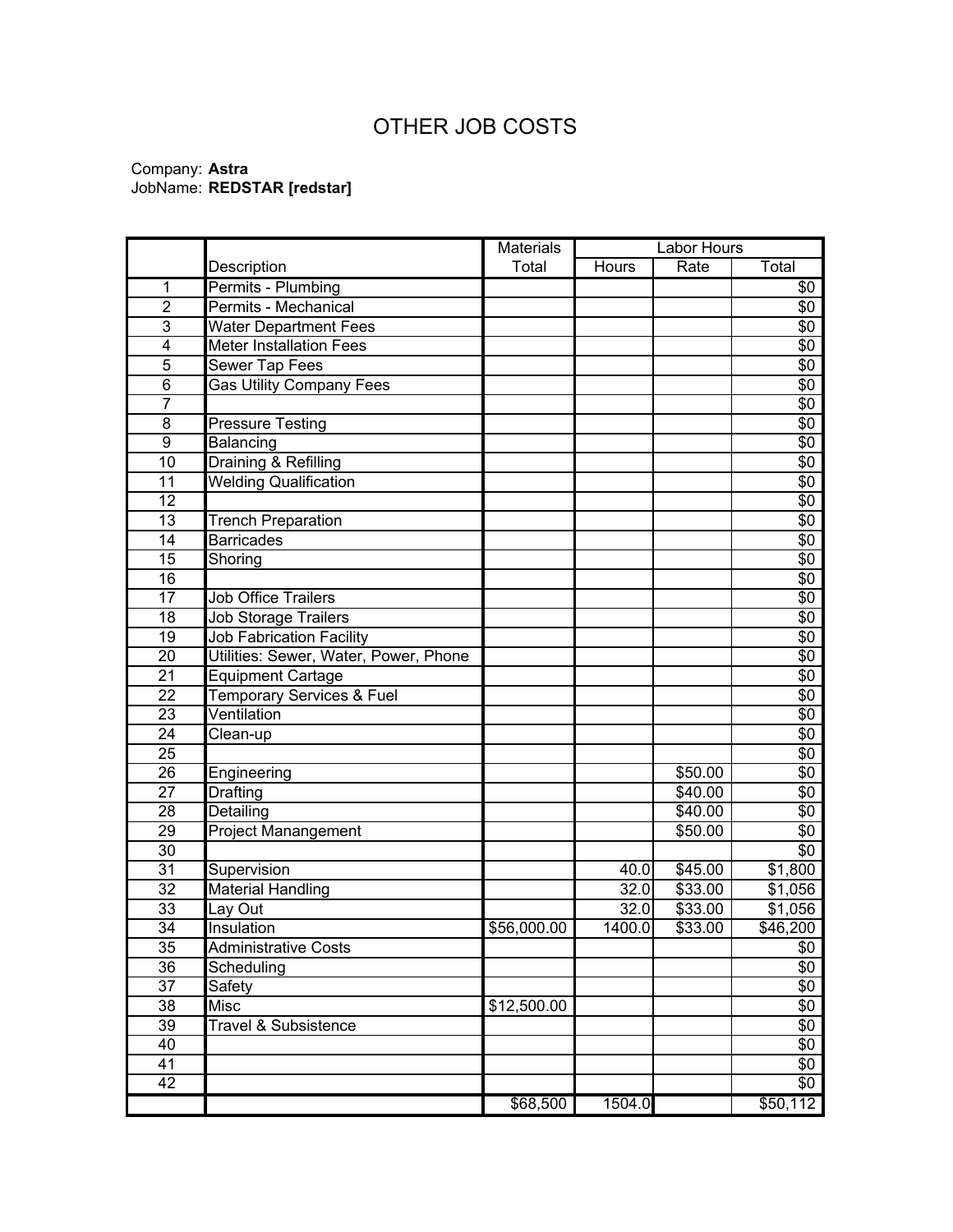# EQUIPMENT RENTAL

|                 |                          | <b>Rental Rates</b> |  |              |        |            |
|-----------------|--------------------------|---------------------|--|--------------|--------|------------|
|                 | Description              | Days                |  | Weeks Months | Rate   | Total      |
| 1               | Automobile               |                     |  |              | \$0.00 | \$0        |
| $\overline{2}$  | Pick-up Truck            |                     |  |              | \$0.00 | \$0        |
| 3               | 1 1/2 Ton Stake          |                     |  |              | \$0.00 | \$0        |
| 4               | 2 Ton Flat Bed           |                     |  |              | \$0.00 | \$0        |
| 5               | <b>Hydraulic Lift</b>    |                     |  |              | \$0.00 | \$0        |
| $\overline{6}$  | Crane 18 ton             |                     |  |              | \$0.00 | \$0        |
| $\overline{7}$  | Crane $25$ ton           |                     |  |              | \$0.00 | \$0        |
| 8               | Tractor                  |                     |  |              | \$0.00 | \$0        |
| 9               | <b>Backhoe</b>           |                     |  |              | \$0.00 | \$0        |
| 10              | <b>Trenching Machine</b> |                     |  |              | \$0.00 | \$0        |
| $\overline{11}$ | Air Compressor           |                     |  |              | \$0.00 | \$0        |
| $\overline{12}$ | <b>Welder Gas</b>        |                     |  |              | \$0.00 | \$0        |
| 13              | <b>Welder Electric</b>   |                     |  |              | \$0.00 | \$0        |
| 14              | Welder Heli-arc          |                     |  |              | \$0.00 | \$0        |
| 15              | 8" Pipe Machine          |                     |  |              | \$0.00 | \$0        |
| 16              | 4" Pipe Machine          |                     |  |              | \$0.00 | \$0        |
| 17              | 2" Pipe Machine          |                     |  |              | \$0.00 | \$0        |
| 18              | Pipe Bender              |                     |  |              | \$0.00 | \$0        |
| 19              | <b>Band Saw</b>          |                     |  |              | \$0.00 | \$0        |
| 20              | Cut-off Saw              |                     |  |              | \$0.00 | \$0        |
| $\overline{21}$ | <b>Power Hoist</b>       |                     |  |              | \$0.00 | \$0        |
| $\overline{22}$ | <b>High Jacks</b>        |                     |  |              | \$0.00 | \$0        |
| 23              | <b>Water Pump</b>        |                     |  |              | \$0.00 | \$0        |
| $\overline{24}$ | <b>Trailer Van</b>       |                     |  |              | \$0.00 | \$0        |
| 25              | Portable Building        |                     |  |              | \$0.00 | \$0        |
| 26              | Dewatering Equipment     |                     |  |              | \$0.00 | \$0        |
| 27              | Fork Lift                |                     |  |              | \$0.00 | \$0        |
| 28              | Portable Hoist           |                     |  |              | \$0.00 | \$0        |
| 29              | Scaffolding              |                     |  |              | \$0.00 | \$0        |
| 30              | Pipe Machine             |                     |  |              | \$0.00 | \$0        |
| 31              | <b>Grooving Machine</b>  |                     |  |              | \$0.00 | \$0        |
| 32              | Scissor Lift             |                     |  |              | \$0.00 | \$0        |
| 33              | <b>Boom Lift</b>         |                     |  |              | \$0.00 | \$0        |
| 34              |                          |                     |  |              | \$0.00 | \$0        |
| 35              |                          |                     |  |              | \$0.00 | \$0        |
| 36              |                          |                     |  |              | \$0.00 | \$0        |
| 37              |                          |                     |  |              | \$0.00 | \$0        |
| 38              |                          |                     |  |              | \$0.00 | \$0        |
| 39              |                          |                     |  |              | \$0.00 | \$0        |
| 40              |                          |                     |  |              | \$0.00 | \$0        |
| 41              |                          |                     |  |              | \$0.00 | \$0        |
| 42              |                          |                     |  |              | \$0.00 | \$0        |
|                 |                          |                     |  |              |        | $\sqrt{6}$ |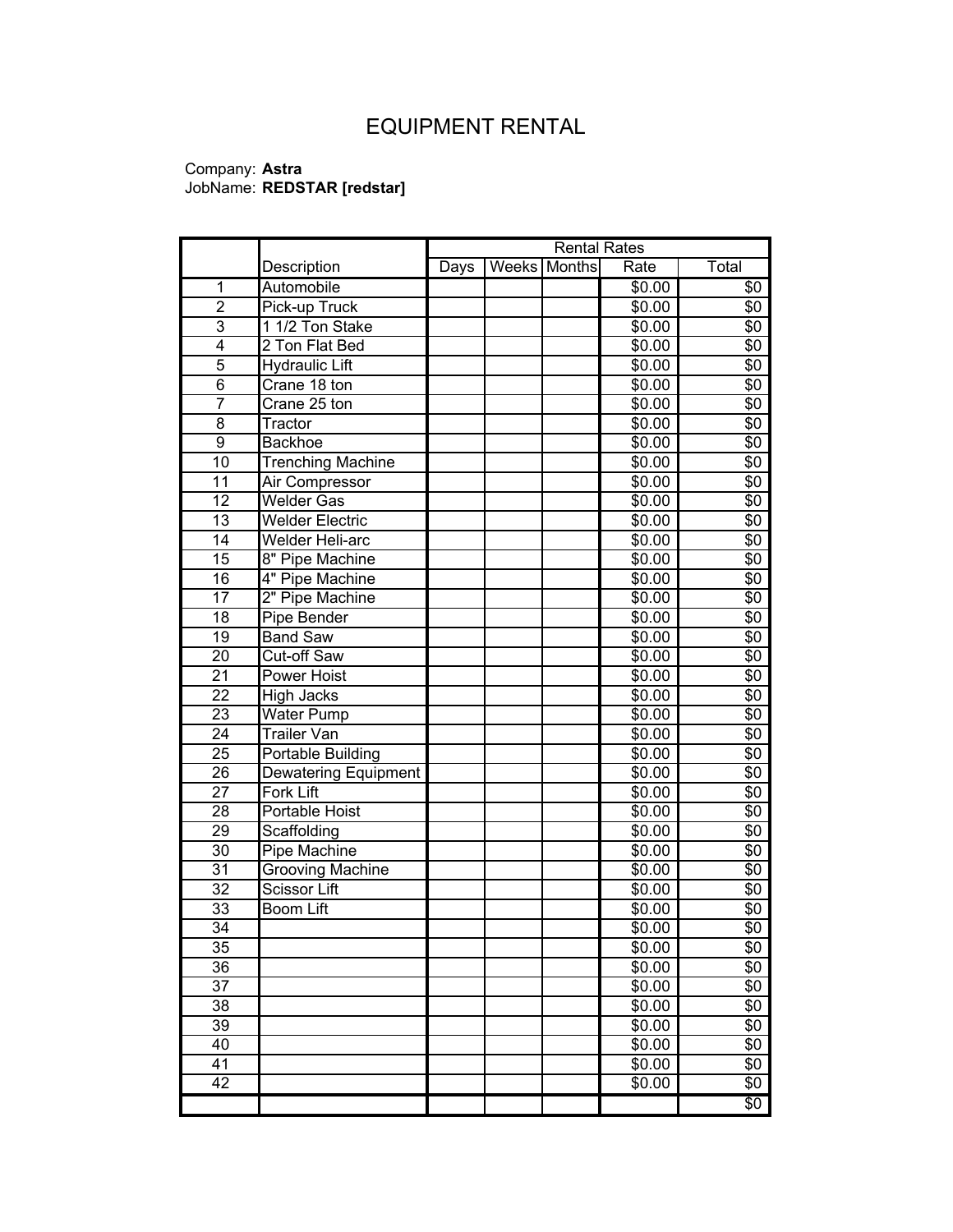## **SUBCONTRACTORS**

### **including Sales Tax** Company: **Astra**

### JobName: **REDSTAR [redstar]**

|                 | Description                            | <b>Total Price</b> |
|-----------------|----------------------------------------|--------------------|
| 1               | <b>Temperature Controls</b>            |                    |
| $\overline{2}$  | <b>Test &amp; Balance</b>              |                    |
| $\overline{3}$  | Insulation                             |                    |
| 4               | Excavation                             |                    |
| 5               | Hoisting                               |                    |
| $\overline{6}$  | <b>Chemical Treatment</b>              |                    |
| 7               | <b>Equipment Setting</b>               |                    |
| 8               | Demolition                             |                    |
| 9               | <b>Core Drilling</b>                   |                    |
| 10              | <b>Medical Gas Certification</b>       |                    |
| $\overline{11}$ | <b>Sheet Metal</b>                     |                    |
| $\overline{12}$ | Firestopping                           |                    |
| $\overline{13}$ | <b>Outside Utilities</b>               |                    |
| $\overline{14}$ | <b>Asbestos Abatement</b>              |                    |
| $\overline{15}$ | <b>Fire Protection</b>                 |                    |
| $\overline{16}$ | Electrical                             |                    |
| 17              | Painting                               |                    |
| $\overline{18}$ | <b>General Construction</b>            |                    |
| 19              | <b>Concrete Cutting &amp; Patching</b> |                    |
| 20              | <b>Floor Repair</b>                    |                    |
| $2\overline{1}$ | Roof Repair                            |                    |
| $\overline{22}$ | <b>Structural Steel</b>                |                    |
| 23              |                                        |                    |
| 24              |                                        |                    |
| $\overline{25}$ |                                        |                    |
| 26              |                                        |                    |
| $\overline{27}$ |                                        |                    |
| $\overline{28}$ |                                        |                    |
| 29              |                                        |                    |
| $\overline{30}$ |                                        |                    |
| 31              |                                        |                    |
| 32              |                                        |                    |
| 33              |                                        |                    |
| 34              |                                        |                    |
| 35              |                                        |                    |
| 36              |                                        |                    |
| 37              |                                        |                    |
| $\overline{38}$ |                                        |                    |
| 39              |                                        |                    |
| 40              |                                        |                    |
|                 | <b>Totals</b>                          | \$0                |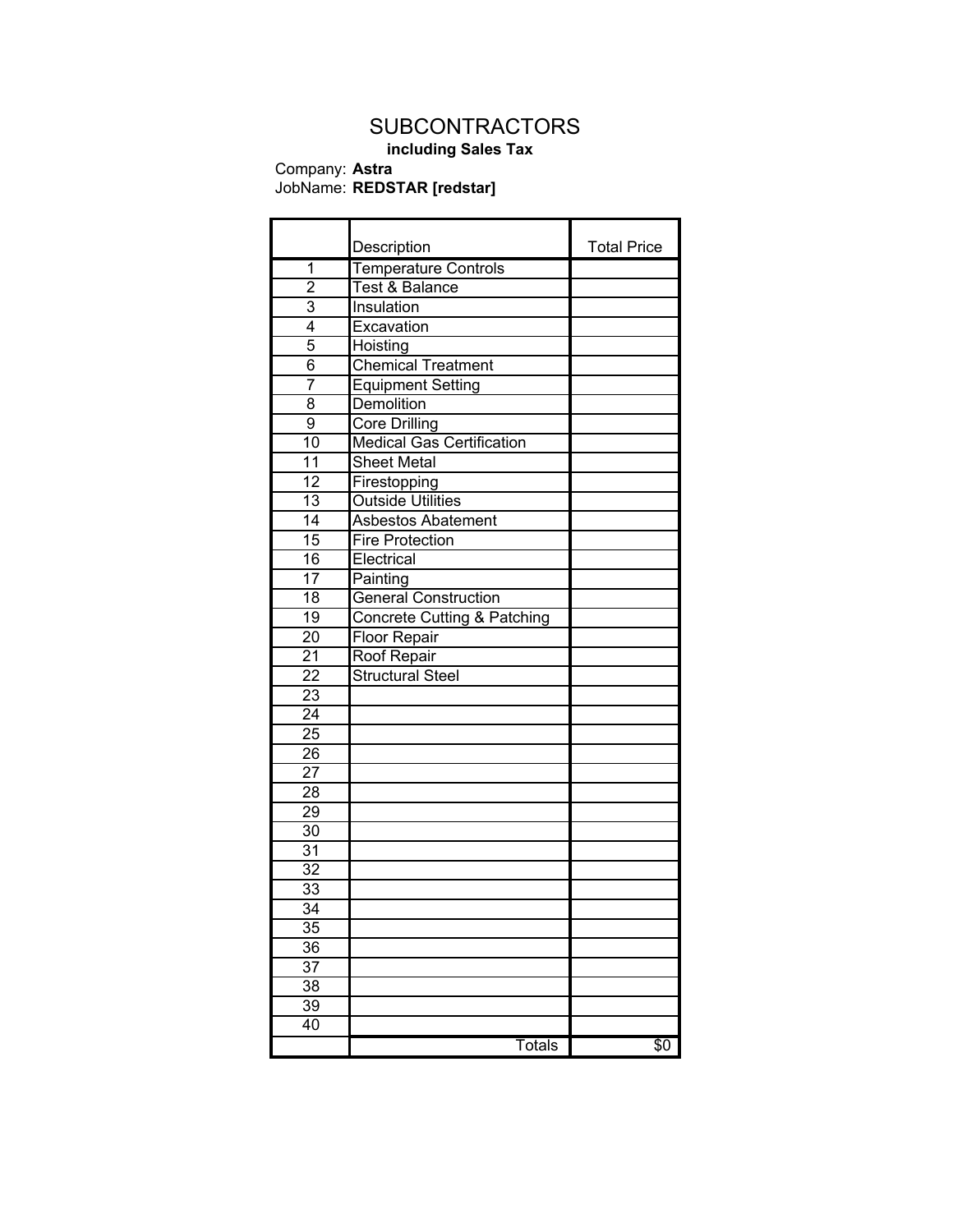## LABOR RATES

| <b>PLUMBER/PIPEFITTER</b> | Crew | Rate    | Total   |
|---------------------------|------|---------|---------|
| General Foreman           | O    | \$48.42 | \$0.00  |
| Foreman                   |      | \$45.49 | \$0.00  |
| Journeyman                |      | \$33.00 | \$33.00 |
| 5th Year Apprentice       |      | \$34.39 | \$0.00  |
| 4th Year Apprentice       | 0    | \$31.47 | \$0.00  |
| 3rd Year Apprentice       | ი    | \$28.55 | \$0.00  |
| 2nd Year Apprentice       |      | \$25.62 | \$0.00  |
| 1st Year Apprentice       | O    | \$22.70 | \$0.00  |
| Laborer                   | n    | \$17.76 | \$0.00  |
|                           |      | \$33.00 | \$33.00 |

| <b>OTHER LABOR</b>     | Rate    |
|------------------------|---------|
| Supervision            | \$38.00 |
| Start-up               | \$35.00 |
| Delivery               | \$15.00 |
| Engineer               | \$50.00 |
| Drafting               | \$40.00 |
| <b>Project Manager</b> | \$50.00 |
| Other 1                | \$0.00  |
| Other 2                | \$0.00  |
| Other 3                | \$0.00  |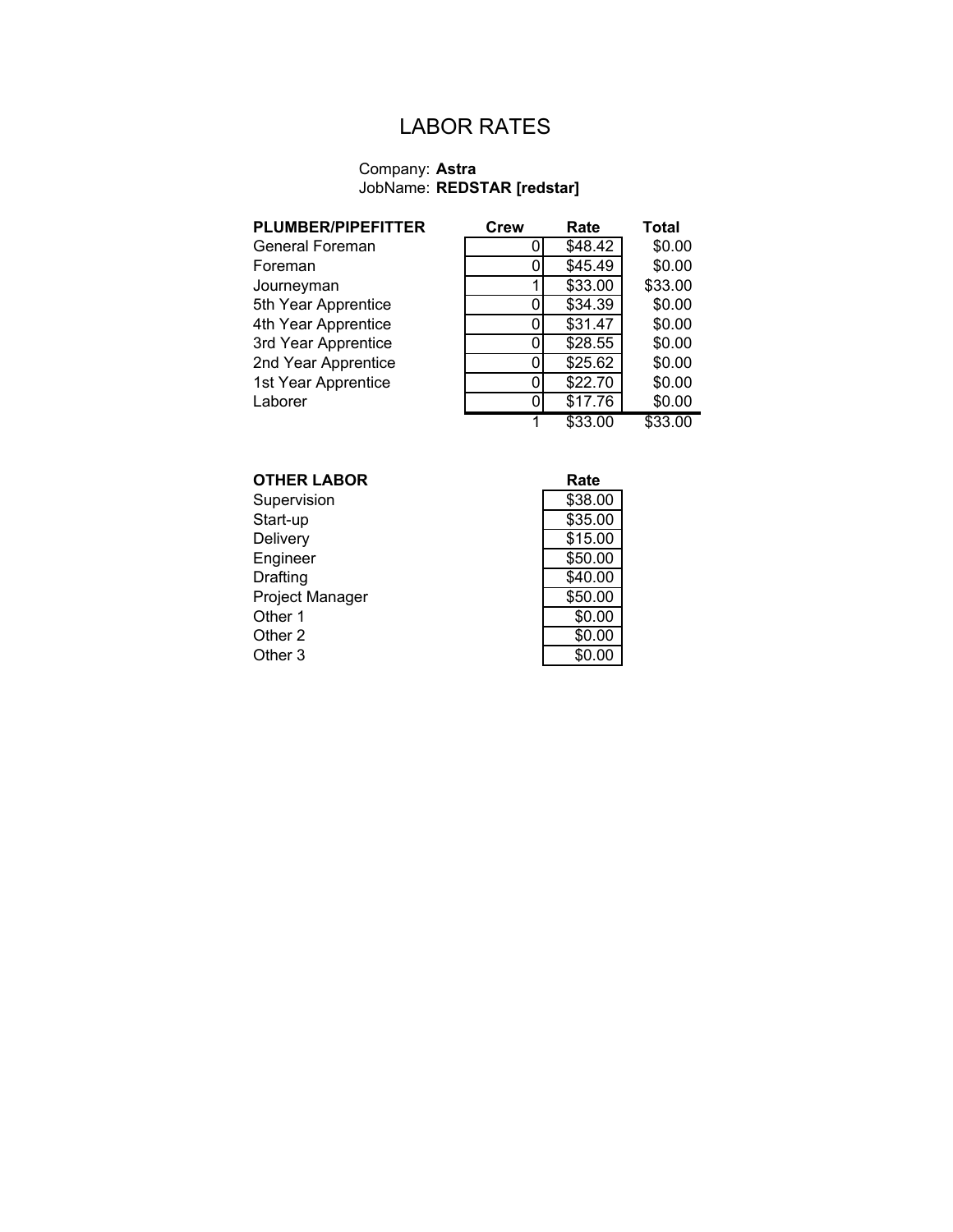### JOB INFORMATION

### Company: **Astra** JobName: **REDSTAR [redstar]**

#### **Sales Tax (Enter Y in only one)**

Is there sales tax on materials? (Y Is there sales tax on labor? (Y Is there sales tax on materials & labor? (Y Is there sales tax on the whole job? (Y Is the job tax exempt? (Y

| $^{\prime}$ or N) |   |
|-------------------|---|
| $^{\prime}$ or N) | N |
| $^{\prime}$ or N) | N |
| $^{\prime}$ or N) | N |
| $^{\prime}$ or N) | Ñ |

| Tax % |                |
|-------|----------------|
| Tax % | $\overline{5}$ |
| Tax % |                |
| Tax % |                |
|       |                |

### **Bond**

Does the job require a performance bond?  $(Y \text{ or } N)$  N Bond % 1.0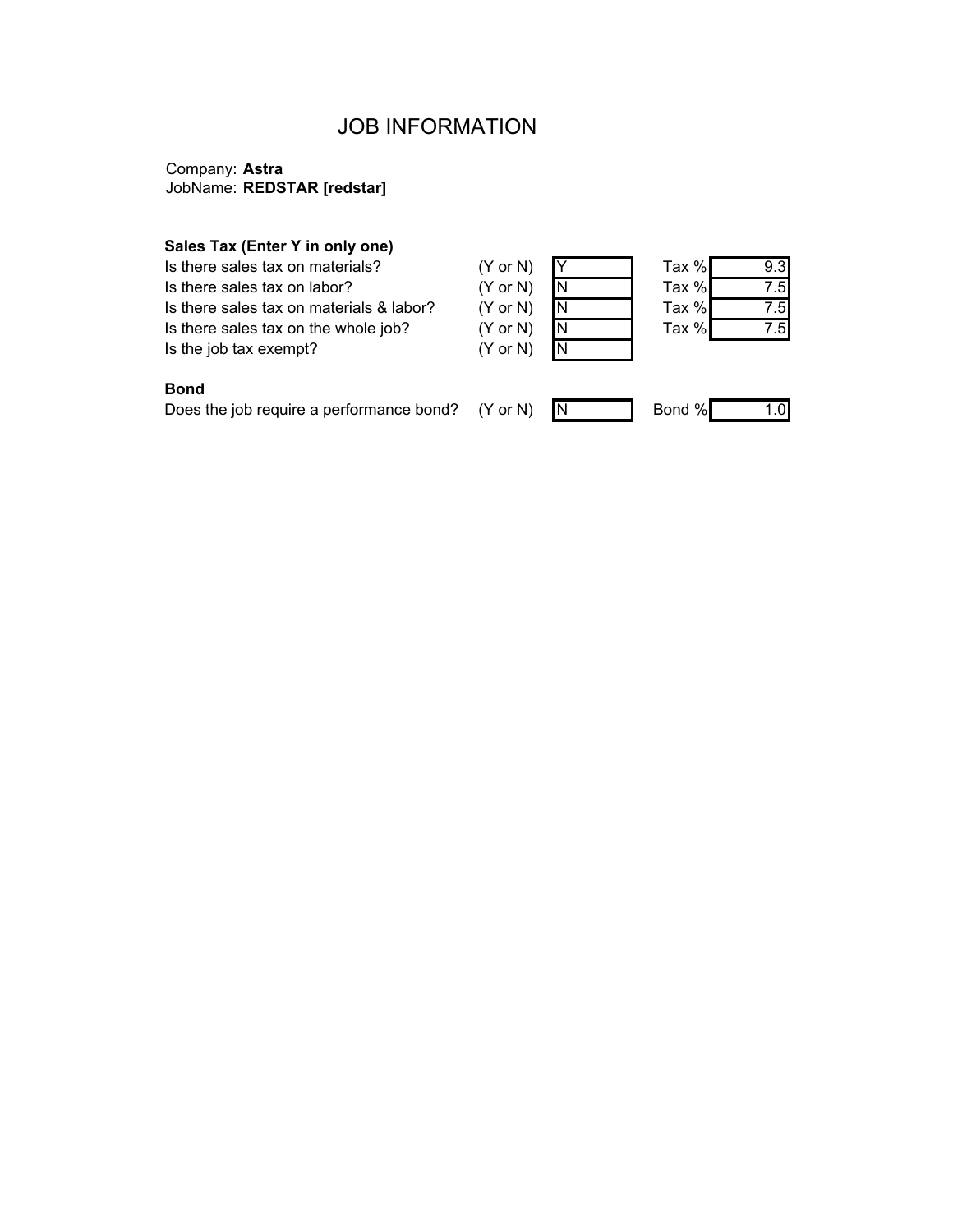**Company:** Astra **JobName:** REDSTAR [redstar] **Material Set:** FastEST **Labor Set:** Factor #1 (FastEST) **Run Date:** 07-15-2010 @ 13:34:47 **Sort Key: By Matl Group**



| Matl   | Last                               |                     |               | List  | Matl              |      | <b>Net</b> | <b>Base</b> | Adj | Job        | Job          |              |            |         |
|--------|------------------------------------|---------------------|---------------|-------|-------------------|------|------------|-------------|-----|------------|--------------|--------------|------------|---------|
| Group  | <b>Description</b>                 | <b>Manufacturer</b> | <b>Update</b> | Qty   | Wt                |      | Total      | <b>Disc</b> |     | Total      | <b>Hours</b> | <b>Hours</b> | Fact       | Total   |
| apball | <b>Ball Valves</b>                 | Apollo              | 4/13/09       | 261   | 14.8 <sup>°</sup> |      | 7.800.78   | 0.36        | \$  | 2,808.28   | 141.0        | 141.0        | 1.00       | 141.0   |
| bolts  | <b>Bolts</b>                       | <b>Bolt-Pak</b>     | 6/15/94       | 4920  | $0.0 \text{ }$ \$ |      | 1,102.68   | 0.50        |     | 551.34     | 0.0          | 0.0          | 1.00       | 0.0     |
| stbrnz | Bronze & Iron Valves               | <b>Stockham</b>     | 5/27/08       | 6     | 18.9 <sup>5</sup> |      | 2.468.05   | 0.36        | S   | 888.50     | 5.3          | 5.3          | 1.00       | 5.3     |
| wldfit | Carbon Steel Butt Weld Fitting     | Weldbend            | 1/5/09        | 16    | 58.3 \$           |      | 620.97     | 0.45        | \$  | 279.44     | 61.8         |              | 61.8 1.00  | 61.8    |
| nhftch | Cast Iron Soil No-Hub Fittings     | Charlotte           | 4/1/09        | 3950  | 15820.5 \$        |      | 67.597.20  | 0.23        | -S  | 15,547.36  | 2100.0       | 2100.0       | 1.00       | 2100.0  |
| nhpich | Cast Iron Soil No-Hub Pipe         | Charlotte           | 4/1/09        | 14724 | 67670.8 \$        |      | 151.718.72 | 0.23        |     | 34,895.31  | 2022.7       | 2022.7 1.00  |            | 2022.7  |
| coptub | Copper Tube                        | Mueller             | 6/2/09        | 28060 | 19214.9 \$        |      | 159.868.74 | 0.61        | \$. | 97,519.93  | 1555.6       | 1555.6       | 1.00       | 1555.6  |
| excava | Excavation                         | N/A                 | 1/18/97       | 15510 | $0.0 \,$ \$       |      | 9,461.10   | 1.00        | S   | 9,461.10   | 0.0          |              | $0.0$ 1.00 | 0.0     |
| hangex | Hangers (Type X)                   | B-Line              | 8/25/08       | 9421  | 10921.5 \$        |      | 160.804.20 | 0.25        | -S  | 40,201.05  | 2691.2       | 2691.2 1.00  |            | 2691.2  |
| hangey | Hangers (Type Y)                   | <b>B-Line</b>       | 8/25/08       | 2175  | 2073.7 \$         |      | 60,425.90  | 0.25        | \$. | 15,106.48  | 369.8        | 369.8 1.00   |            | 369.8   |
| hangez | Hangers (Type Z)                   | <b>B-Line</b>       | 8/25/08       | 7996  | $0.0 \,$ \$       |      |            | 0.00        | \$  |            | 0.0          | 0.0          | 1.00       | 0.0     |
| indvlv | <b>Industrial Valves</b>           | A Y McDonald        | 7/30/08       | 2     | $0.0 \text{ }$ \$ |      | 142.24     | 0.70        |     | 99.57      | 1.4          | 1.4          | 1.00       | 1.4     |
| misc   | <b>Miscellaneous</b>               | Varies              | 8/25/08       | 28275 | 0.0 <sup>5</sup>  |      | 12.688.35  | 1.00        | \$. | 12,688.35  | 0.0          | 0.0          | 1.00       | 0.0     |
| nhcpch | No-Hub Clamps                      | Charlotte           | 1/1/09        | 9734  | 0.0 <sup>5</sup>  |      | 165,294.20 | 0.15        |     | 24,794.13  | 0.0          | 0.0          | 1.00       | 0.0     |
| pigviv | <b>Plug Valves</b>                 | Nordstrum           | 5/1/08        | 2     | 0.0 S             |      | 532.00     | 0.20        | \$. | 106.40     | 4.0          | 4.0          | 1.00       | 4.0     |
| stipip | Steel Pipe                         | Chicago             | 5/6/09        | 456   | 2486.7 \$         |      | 6.425.98   | 0.50        | S   | 3,212.99   | 56.3         | 56.3         | 1.00       | 56.3    |
| malfit | <b>Threaded Malleable Fittings</b> | Anvil Int           | 10/13/08      | 9     | 12.9 <sup>5</sup> |      | 191.89     | 0.25        | \$  | 47.97      | 6.6          | 6.6          | 1.00       | 6.6     |
| copfit | Wrot Copper Fittings               | <b>Elkhart Prod</b> | 5/15/09       | 5780  | 1279.3            | - \$ | 112,571.47 | 0.17        | S   | 19.137.15  | 3011.4       | 3011.4       | 1.00       | 3011.4  |
|        |                                    |                     |               |       |                   |      | 919,714.47 |             |     | 277,345.33 | 12027.0      | 12027.0      |            | 12027.0 |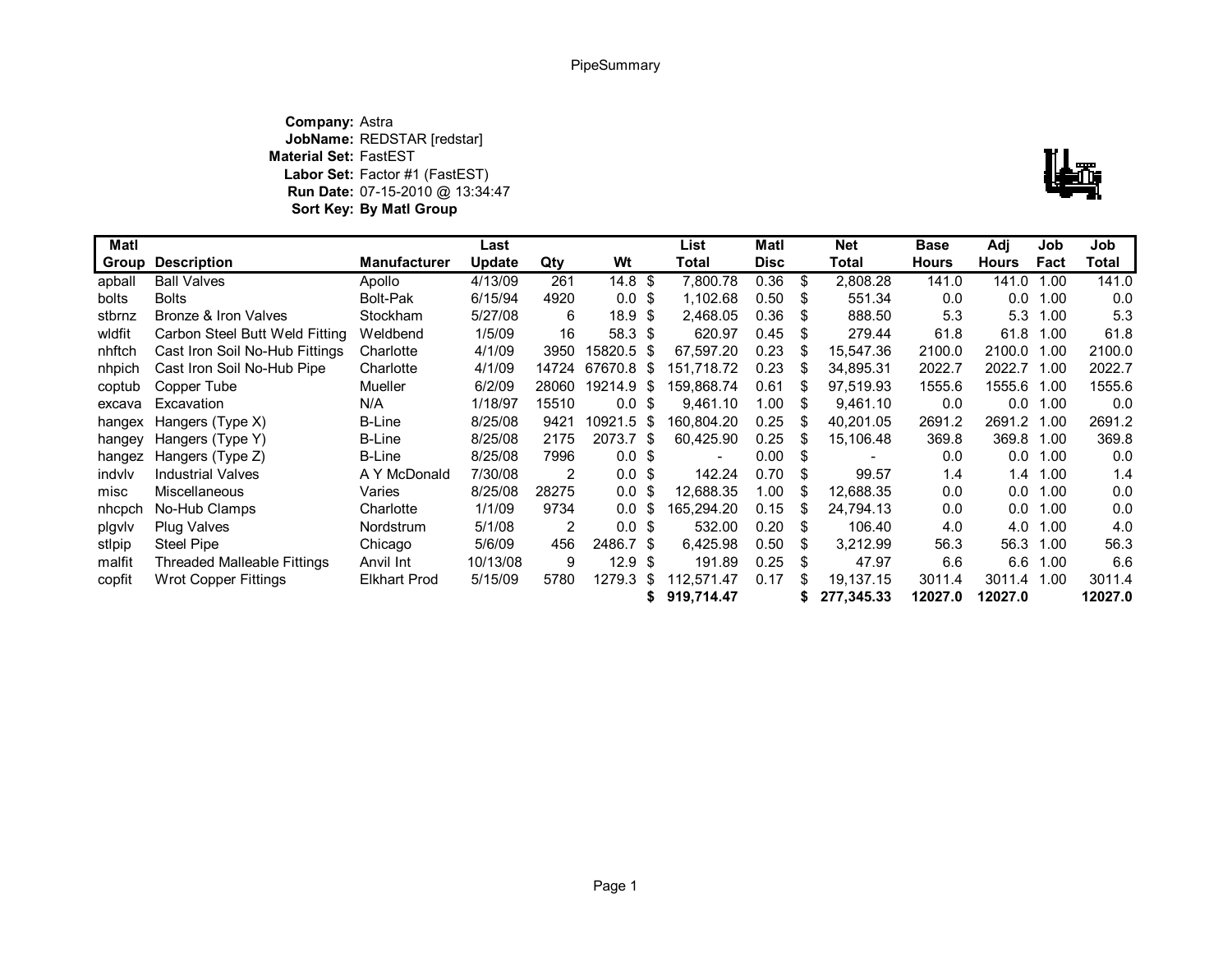**Company:** Astra **JobName:** REDSTAR [redstar] **Material Set:** FastEST **Labor Set:** Factor #1 (FastEST) **Run Date:** 07-15-2010 @ 13:34:47**Sort Key:** By Matl Group



| <b>Matl</b> |                |                                    |                                 |             | <b>Unit</b>  | <b>Matl</b> |     | <b>Net</b>   | <b>Net</b>     | Unit         | Adj          | Job        | Job          |
|-------------|----------------|------------------------------------|---------------------------------|-------------|--------------|-------------|-----|--------------|----------------|--------------|--------------|------------|--------------|
| Group       | Qty            | <b>Size</b>                        | <b>Description</b>              | Wt.         | <b>Price</b> | <b>Disc</b> |     | <b>Price</b> | <b>Total</b>   | <b>Hours</b> | <b>Hours</b> | Fact       | <b>Total</b> |
| apball      | 4              | $\frac{3}{4}$                      | 600 Swt Ball Valve              | $0.0 \,$ \$ | 20.94        | 0.36        | \$  | 7.54         | \$<br>30.15    | 0.43         |              | 1.71.00    | 1.7          |
| apball      | 250            | 1                                  | 600 Swt Ball Valve              | 0.0         | \$<br>26.37  | 0.36        | \$  | 9.49         | \$<br>2,373.30 | 0.53         | 132.5 1.00   |            | 132.5        |
| apball      | 5              | $\overline{c}$                     | 600 Swt Ball Valve              | 9.6         | \$<br>70.78  | 0.36        | \$  | 25.48        | \$<br>127.40   | 0.75         |              | 3.8 1.00   | 3.8          |
| apball      | $\overline{c}$ | 3                                  | 600 Swt Ball Valve              | 5.2         | \$<br>385.31 | 0.36        |     | \$138.71     | \$<br>277.42   | 1.52         |              | 3.0 1.00   | 3.0          |
| bolts       | 4308           | $\frac{3}{8}$                      | <b>Hex Nuts</b>                 | 0.0         | \$<br>0.21   | 0.50        | \$  | 0.11         | \$<br>452.34   | 0.00         |              | 0.0 1.00   | 0.0          |
| bolts       | 300            | $\frac{1}{2}$                      | <b>Hex Nuts</b>                 | 0.0         | \$<br>0.28   | 0.50        | -\$ | 0.14         | \$<br>42.00    | 0.00         |              | 0.0 1.00   | 0.0          |
| bolts       | 268            | $\frac{5}{8}$                      | <b>Hex Nuts</b>                 | 0.0         | \$<br>0.34   | 0.50        | -\$ | 0.17         | \$<br>45.56    | 0.00         | 0.0          | 1.00       | 0.0          |
| bolts       | 44             | $\frac{3}{4}$                      | <b>Hex Nuts</b>                 | 0.0         | \$<br>0.52   | 0.50        | \$  | 0.26         | \$<br>11.44    | 0.00         | 0.0          | 1.00       | 0.0          |
| stbrnz      | 5              | $\overline{2}$                     | 125 Brz Swt BrzDsc Check Valve  | 18.9        | \$<br>386.61 | 0.36        |     | \$139.18     | \$<br>695.90   | 0.77         | 3.8          | 1.00       | 3.8          |
| stbrnz      | 1              | 3                                  | 125 IBBM Flg Bolt Cap Check Vlv | 0.0         | \$<br>535.00 | 0.36        |     | \$192.60     | \$<br>192.60   | 1.45         | 1.5          | 1.00       | 1.5          |
| wldfit      | $\overline{2}$ | $2^{1/2}$                          | Std Wt Steel Weld Tee           | 11.6        | \$<br>76.96  | 0.45        | \$  | 34.63        | \$<br>69.26    | 5.31         |              | 10.6 1.00  | 10.6         |
| wldfit      | 13             | $2^{1/2}$                          | Std Wt Steel Weld LR 90 Ell     | 41.6        | \$<br>28.05  | 0.45        | \$  | 12.62        | \$<br>164.09   | 3.55         | 46.1         | 1.00       | 46.1         |
| wldfit      | $\mathbf{1}$   | $2\frac{1}{2} \times 1\frac{1}{2}$ | Std Wt Steel Weld Red Tee       | 5.1         | \$<br>102.40 | 0.45        | \$  | 46.08        | \$<br>46.08    | 4.99         | 5.0          | 1.00       | 5.0          |
| nhftch      | 67             | $3\times2$                         | NH CI Soil Short Reducer        | 80.4 \$     | 8.40         | 0.23        | \$  | 1.93         | \$<br>129.44   | 0.43         | 28.8 1.00    |            | 28.8         |
| nhftch      | 1              | $4 \times 2$                       | NH CI Soil Short Reducer        | 2.2         | \$<br>13.00  | 0.23        | -\$ | 2.99         | \$<br>2.99     | 0.60         |              | $0.6$ 1.00 | 0.6          |
| nhftch      | 1              | $5\times4$                         | NH CI Soil Short Reducer        | 3.6         | \$<br>25.00  | 0.23        | -\$ | 5.75         | \$<br>5.75     | 0.76         | 0.8          | 1.00       | 0.8          |
| nhftch      | 3              | $8\times 6$                        | NH CI Soil Short Reducer        | 22.5        | \$<br>59.80  | 0.23        | \$  | 13.75        | \$<br>41.26    | 1.01         |              | 3.0 1.00   | 3.0          |
| nhftch      | 96             | 2                                  | NH CI Soil San Tee              | 326.4 \$    | 16.60        | 0.23        | \$  | 3.82         | \$<br>366.53   | 0.54         | 51.8         | 1.00       | 51.8         |
| nhftch      | 242            | 2                                  | NH CI Soil P-Trap               | 1137.4 \$   | 17.60        | 0.23        | -\$ | 4.05         | \$<br>979.62   | 0.39         | 94.4 1.00    |            | 94.4         |
| nhftch      | 6              | 3                                  | NH CI Soil P-Trap               | 58.2 \$     | 38.80        | 0.23        | \$  | 8.92         | \$<br>53.54    | 0.58         |              | 3.5 1.00   | 3.5          |
| nhftch      | 910            | $\overline{2}$                     | NH CI Soil Wye                  | 3276.0 \$   | 15.50        | 0.23        | -\$ | 3.57         | \$<br>3,244.15 | 0.52         | 473.2 1.00   |            | 473.2        |
| nhftch      | 195            | 3                                  | NH CI Soil Wye                  | 1267.5 \$   | 22.10        | 0.23        | -\$ | 5.08         | \$<br>991.19   | 0.78         | 152.1 1.00   |            | 152.1        |
| nhftch      | 62             | 4                                  | NH CI Soil Wye                  | 638.6 \$    | 36.00        | 0.23        | \$  | 8.28         | \$<br>513.36   | 1.06         | 65.7 1.00    |            | 65.7         |
| nhftch      | $\mathbf{1}$   | 5                                  | NH CI Soil Wye                  | $14.5$ \$   | 83.80        | 0.23        | \$  | 19.27        | \$<br>19.27    | 1.37         |              | 1.4 1.00   | 1.4          |
| nhftch      | 12             | 6                                  | NH CI Soil Wye                  | 252.0 \$    | 96.10        | 0.23        | \$  | 22.10        | \$<br>265.24   | 1.65         | 19.8 1.00    |            | 19.8         |
| nhftch      | 200            | $\overline{c}$                     | NH Cast Iron 1/4 Bend           | 560.0 \$    | 12.10        | 0.23        | \$  | 2.78         | \$<br>556.60   | 0.37         | 74.0         | 1.00       | 74.0         |
| nhftch      | 197            | 3                                  | NH Cast Iron 1/4 Bend           | 965.3 \$    | 16.90        | 0.23        | -\$ | 3.89         | \$<br>765.74   | 0.55         | 108.4 1.00   |            | 108.4        |
| nhftch      | 113            | 4                                  | NH Cast Iron 1/4 Bend           | 870.1 \$    | 24.00        | 0.23        | \$  | 5.52         | \$<br>623.76   | 0.73         | 82.5 1.00    |            | 82.5         |
| nhftch      | 16             | 5                                  | NH Cast Iron 1/4 Bend           | 155.2 \$    | 55.20        | 0.23        | \$  | 12.70        | \$<br>203.14   | 0.93         | 14.9         | 1.00       | 14.9         |
| nhftch      | 24             | 6                                  | NH Cast Iron 1/4 Bend           | $312.0$ \$  | 60.60        | 0.23        | \$  | 13.94        | \$<br>334.51   | 1.13         | 27.1         | 1.00       | 27.1         |
| nhftch      | 1012           | $\overline{2}$                     | NH CI Soil 1/8 Bend             | 2125.2 \$   | 10.30        | 0.23        | \$  | 2.37         | \$<br>2,397.43 | 0.36         | 364.3 1.00   |            | 364.3        |
| nhftch      | 247            | 3                                  | NH CI Soil 1/8 Bend             | $815.1$ \$  | 13.90        | 0.23        | \$  | 3.20         | \$<br>789.66   | 0.52         | 128.4 1.00   |            | 128.4        |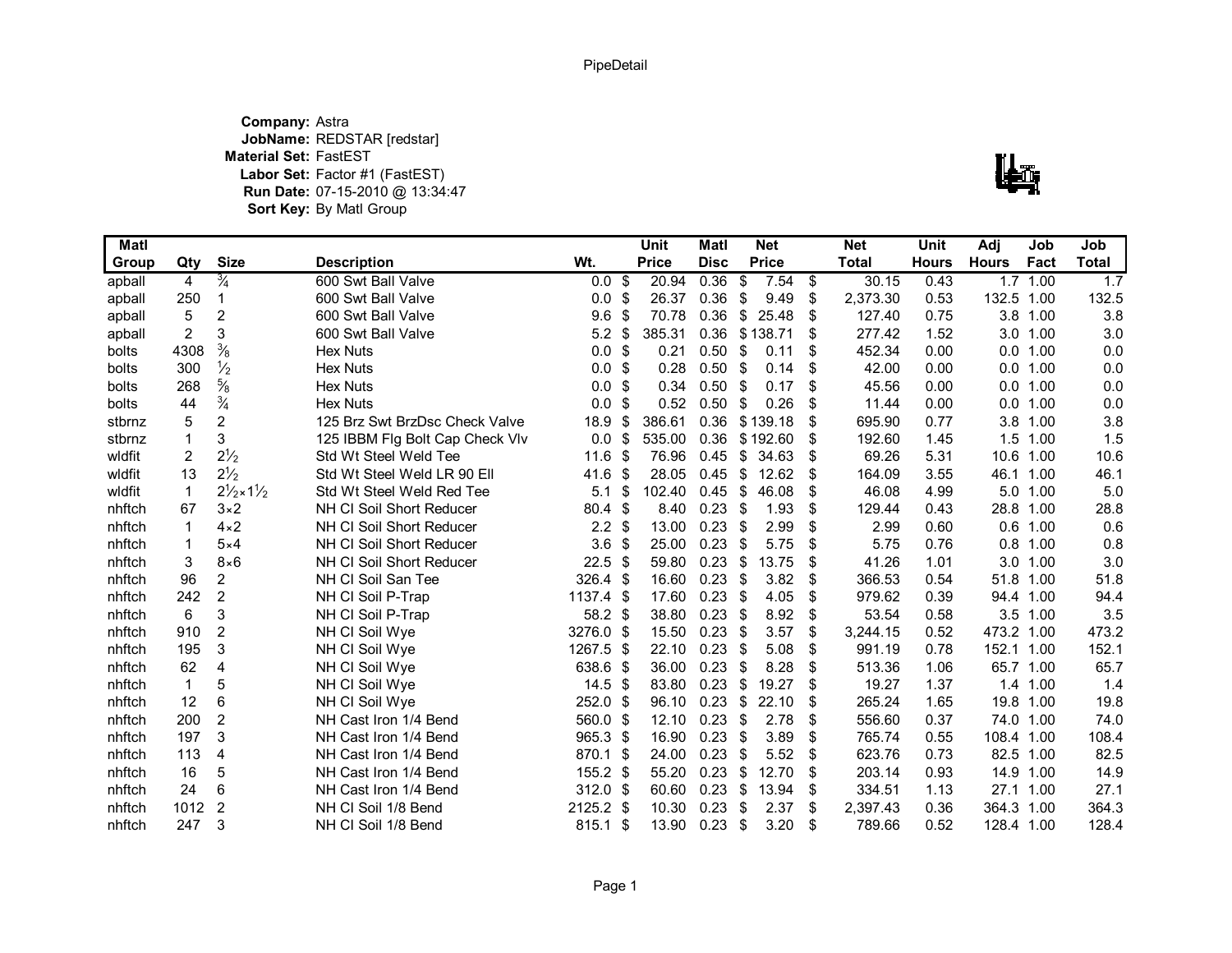| <b>Matl</b> |                |                         |                               |            |                            | <b>Unit</b>  | Matl        |                           | <b>Net</b>   |                           | Net          | <b>Unit</b>  | Adj          | Job       | Job          |
|-------------|----------------|-------------------------|-------------------------------|------------|----------------------------|--------------|-------------|---------------------------|--------------|---------------------------|--------------|--------------|--------------|-----------|--------------|
| Group       | Qty            | <b>Size</b>             | <b>Description</b>            | Wt.        |                            | <b>Price</b> | <b>Disc</b> |                           | <b>Price</b> |                           | <b>Total</b> | <b>Hours</b> | <b>Hours</b> | Fact      | <b>Total</b> |
| nhftch      | 113            | 4                       | NH CI Soil 1/8 Bend           | 497.2 \$   |                            | 17.60        | $0.23$ \$   |                           | 4.05         | \$                        | 457.42       | 0.70         |              | 79.1 1.00 | 79.1         |
| nhftch      | 21             | 5                       | NH CI Soil 1/8 Bend           | 142.8      | $\boldsymbol{\mathsf{S}}$  | 37.50        | 0.23        | \$                        | 8.63         | \$                        | 181.13       | 0.87         |              | 18.3 1.00 | 18.3         |
| nhftch      | 20             | 6                       | NH CI Soil 1/8 Bend           | 170.0 \$   |                            | 40.70        | 0.23        | \$                        | 9.36         | \$                        | 187.22       | 1.05         |              | 21.0 1.00 | 21.0         |
| nhftch      | 228            | $2 \times 1\frac{1}{2}$ | NH CI Soil San Tee            | 706.8 \$   |                            | 16.60        | 0.23        | \$                        | 3.82         | \$                        | 870.50       | 0.49         | 111.7 1.00   |           | 111.7        |
| nhftch      | 16             | $3\times2$              | NH CI Soil Wye                | 68.8 \$    |                            | 16.60        | 0.23        | \$                        | 3.82         | \$                        | 61.09        | 0.69         |              | 11.0 1.00 | 11.0         |
| nhftch      | 46             | $4\times 2$             | NH CI Soil Wye                | 266.8      | $\boldsymbol{\mathsf{S}}$  | 23.10        | 0.23        | $\boldsymbol{\mathsf{S}}$ | 5.31         | $\boldsymbol{\mathsf{S}}$ | 244.40       | 0.98         |              | 45.1 1.00 | 45.1         |
| nhftch      | 47             | $4 \times 3$            | NH CI Soil Wye                | 423.0      | \$                         | 31.40        | 0.23        | \$                        | 7.22         | \$                        | 339.43       | 0.98         |              | 46.1 1.00 | 46.1         |
| nhftch      | 10             | $5\times2$              | NH CI Soil Wye                | 72.0       | $\boldsymbol{\mathsf{S}}$  | 52.00        | 0.23        | \$                        | 11.96        | \$                        | 119.60       | 1.27         |              | 12.7 1.00 | 12.7         |
| nhftch      | 15             | $5\times3$              | NH CI Soil Wye                | 157.5      | $\boldsymbol{\mathsf{S}}$  | 73.00        | 0.23        | \$                        | 16.79        | \$                        | 251.85       | 1.27         |              | 19.0 1.00 | 19.0         |
| nhftch      | 15             | $5\times4$              | NH CI Soil Wye                | 189.0 \$   |                            | 75.20        | 0.23        | \$                        | 17.30        | \$                        | 259.44       | 1.27         |              | 19.0 1.00 | 19.0         |
| nhftch      | 2              | $6 \times 3$            | NH CI Soil Wye                | 22.0       | \$                         | 73.00        | 0.23        | \$                        | 16.79        | \$                        | 33.58        | 1.54         |              | 3.1 1.00  | 3.1          |
| nhftch      | 9              | $6\times4$              | NH CI Soil Wye                | 144.0      | \$                         | 75.20        | 0.23        | \$                        | 17.30        | \$                        | 155.66       | 1.54         |              | 13.9 1.00 | 13.9         |
| nhftch      | $\mathbf{1}$   | $8\times4$              | NH CI Soil Wye                | 21.8       | $\boldsymbol{\mathsf{S}}$  | 129.20       | 0.23        | \$                        | 29.72        | \$                        | 29.72        | 1.77         |              | 1.8 1.00  | 1.8          |
| nhftch      | $\overline{c}$ | $8\times 6$             | NH CI Soil Wye                | 56.6       | $\sqrt[6]{\frac{1}{2}}$    | 159.00       | 0.23        | $\boldsymbol{\mathsf{S}}$ | 36.57        | \$                        | 73.14        | 1.77         |              | 3.5 1.00  | 3.5          |
| nhpich      | 22             | $1\frac{1}{2}$          | No-Hub Cast Iron Soil Pipe    | 55.0 \$    |                            | 8.03         | 0.23        | -\$                       | 1.85         | \$                        | 40.63        | 0.11         |              | 2.4 1.00  | 2.4          |
| nhpich      | 10921          | $\overline{2}$          | No-Hub Cast Iron Soil Pipe    | 39315.6 \$ |                            | 8.24         | 0.23        | -\$                       | 1.90         | \$                        | 20,697.48    | 0.12         | 1310.5 1.00  |           | 1310.5       |
| nhpich      | 1699           | 3                       | No-Hub Cast Iron Soil Pipe    | 8834.8 \$  |                            | 11.37        | 0.23        | \$                        | 2.62         | \$                        | 4,443.05     | 0.14         | 237.9 1.00   |           | 237.9        |
| nhpich      | 1075           | $\overline{4}$          | No-Hub Cast Iron Soil Pipe    | 7955.0 \$  |                            | 14.77        | 0.23        | \$                        | 3.40         | \$                        | 3,651.88     | 0.19         | 204.2 1.00   |           | 204.2        |
| nhpich      | 66             | 5                       | No-Hub Cast Iron Soil Pipe    | 620.4 \$   |                            | 20.85        | 0.23        | \$                        | 4.80         | \$                        | 316.50       | 0.22         |              | 14.5 1.00 | 14.5         |
| nhpich      | 864            | 6                       | No-Hub Cast Iron Soil Pipe    | 9504.0 \$  |                            | 25.39        | 0.23        | -\$                       | 5.84         | \$                        | 5,045.50     | 0.26         | 224.6 1.00   |           | 224.6        |
| nhpich      | 77             | 8                       | No-Hub Cast Iron Soil Pipe    | 1386.0     | \$                         | 39.54        | 0.23        | \$                        | 9.09         | \$                        | 700.25       | 0.37         |              | 28.5 1.00 | 28.5         |
| coptub      | 3898           | $\frac{1}{2}$           | Type L Hard Copper Tube       | 1110.9 \$  |                            | 2.15         | 0.61        | -\$                       | 1.31         | \$                        | 5,112.23     | 0.05         | 194.9 1.00   |           | 194.9        |
| coptub      | 17113          | $\frac{3}{4}$           | Type L Hard Copper Tube       | 7786.4 \$  |                            | 3.39         | 0.61        | $\boldsymbol{\mathsf{S}}$ | 2.07         | $\boldsymbol{\mathsf{S}}$ | 35,387.97    | 0.05         | 855.7 1.00   |           | 855.7        |
| coptub      | 2980           | 1                       | Type L Hard Copper Tube       | 1951.9 \$  |                            | 5.34         | 0.61        | \$                        | 3.26         | \$                        | 9,707.05     | 0.06         | 178.8 1.00   |           | 178.8        |
| coptub      | 754            | $1\frac{1}{4}$          | Type L Hard Copper Tube       | 666.5 \$   |                            | 7.50         | 0.61        | \$                        | 4.58         | \$                        | 3,449.55     | 0.06         | 45.2 1.00    |           | 45.2         |
| coptub      | 1125           | $1\frac{1}{2}$          | Type L Hard Copper Tube       | 1282.5 \$  |                            | 9.67         | 0.61        | $\boldsymbol{\mathsf{S}}$ | 5.90         | \$                        | 6,636.04     | 0.06         |              | 67.5 1.00 | 67.5         |
| coptub      | 1213           | $\overline{2}$          | Type L Hard Copper Tube       | 2122.8 \$  |                            | 15.09        | 0.61        | \$                        | 9.20         | \$                        | 11,165.54    | 0.07         |              | 84.9 1.00 | 84.9         |
| coptub      | 174            | $2\frac{1}{2}$          | Type L Hard Copper Tube       | 431.5      | \$                         | 22.43        | 0.61        | \$                        | 13.68        | \$                        | 2,380.72     | 0.10         |              | 17.4 1.00 | 17.4         |
| coptub      | 331            | 3                       | Type L Hard Copper Tube       | 1102.2 \$  |                            | 30.10        | 0.61        | \$                        | 18.36        | \$                        | 6,077.49     | 0.11         |              | 36.4 1.00 | 36.4         |
| coptub      | 373            | 4                       | Type L Hard Copper Tube       | 2006.7 \$  |                            | 49.74        | 0.61        | \$                        | 30.34        | \$                        | 11,317.34    | 0.15         |              | 56.0 1.00 | 56.0         |
| coptub      | 99             | 5                       | Type L Hard Copper Tube       | 753.4      | \$                         | 104.09       | 0.61        | \$                        | 63.49        | \$                        | 6,286.00     | 0.19         |              | 18.8 1.00 | 18.8         |
| excava      | 6204           | <b>NOSIZE</b>           | cu ft Excavated Dirt Backfill | 0.0        | $\boldsymbol{\mathsf{S}}$  | 0.50         | 1.00        | \$                        | 0.50         | \$                        | 3,102.00     | 0.00         |              | 0.0 1.00  | 0.0          |
| excava      | 1034           | <b>NOSIZE</b>           | sq ft Sand Bedding 6 in Deep  | 0.0        | $\boldsymbol{\mathsf{S}}$  | 0.15         | 1.00        | -\$                       | 0.15         | \$                        | 155.10       | 0.00         |              | 0.0 1.00  | 0.0          |
| excava      | 8272           | <b>NOSIZE</b>           | cu ft Excavation              | 0.0        | \$                         | 0.75         | 1.00        | -\$                       | 0.75         | \$                        | 6,204.00     | 0.00         |              | 0.0 1.00  | 0.0          |
| hangex      | $\overline{7}$ | $1\frac{1}{2}$          | Plain Standard Clevis Hanger  | 2.9        | \$                         | 5.70         | 0.25        | \$                        | 1.43         | \$                        | 9.98         | 0.66         |              | 4.6 1.00  | 4.6          |
| hangex      | 57             | 2                       | Plain Standard Clevis Hanger  | 29.6       | \$                         | 6.80         | 0.25        | -\$                       | 1.70         | \$                        | 96.90        | 0.66         |              | 37.6 1.00 | 37.6         |
| hangex      | 269            | $2\frac{1}{2}$          | Plain Standard Clevis Hanger  | 322.8      | -\$                        | 11.10        | 0.25        | -\$                       | 2.78         | \$                        | 746.48       | 0.70         | 188.3 1.00   |           | 188.3        |
| hangex      | 1745           | 3                       | Plain Standard Clevis Hanger  | 2320.9     | $\boldsymbol{\mathsf{\$}}$ | 13.90        | 0.25        | \$                        | 3.48         | \$                        | 6,063.88     | 0.70         | 1221.5       | 1.00      | 1221.5       |
| hangex      | 82             | $3\frac{1}{2}$          | Plain Standard Clevis Hanger  | 116.4 \$   |                            | 13.40        | 0.25        | \$                        | 3.35         | \$                        | 274.70       | 0.70         |              | 57.4 1.00 | 57.4         |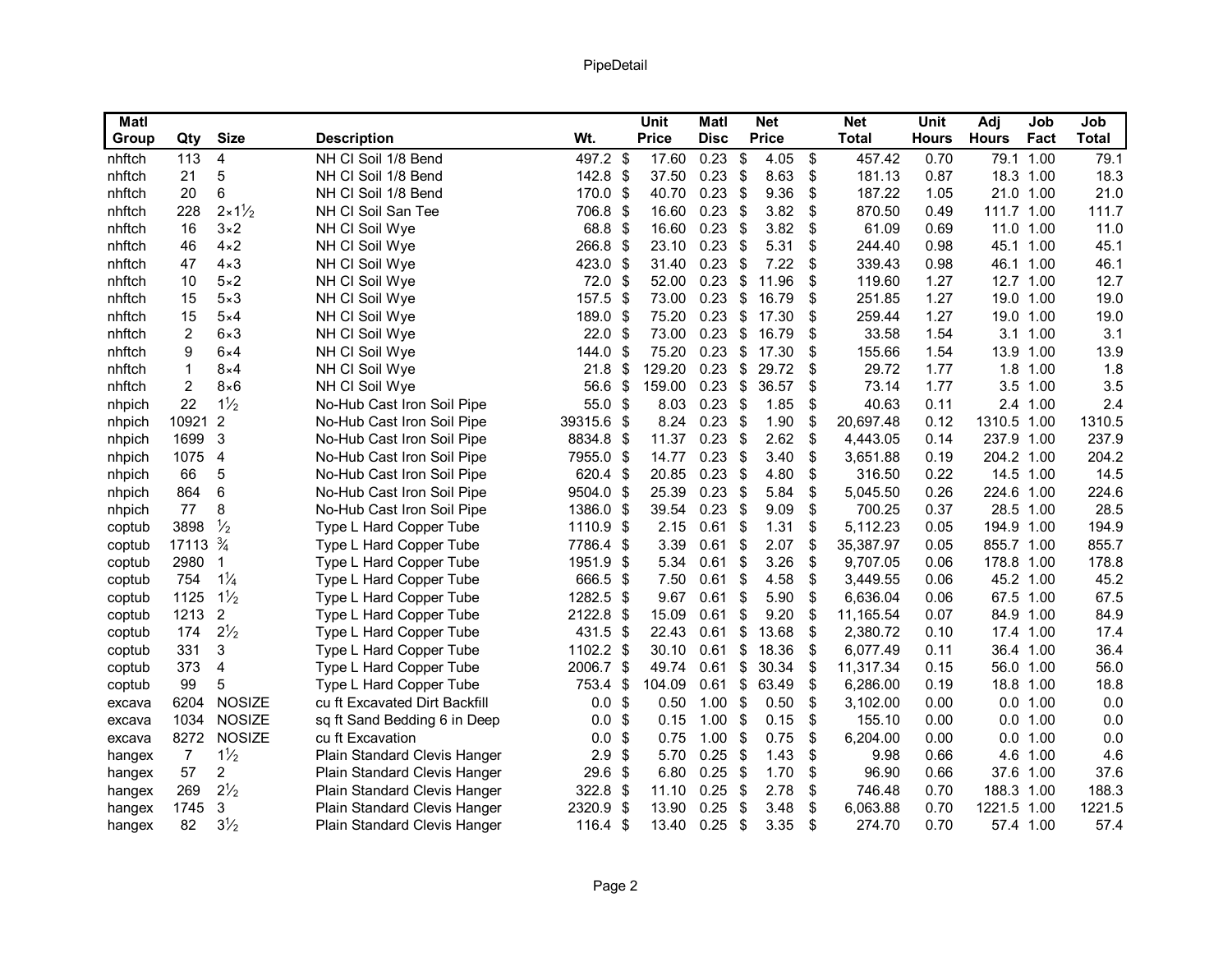| <b>Unit</b><br><b>Net</b><br><b>Unit</b><br>Adj<br><b>Size</b><br>Wt.<br>Qty<br><b>Price</b><br><b>Disc</b><br><b>Price</b><br><b>Total</b><br><b>Hours</b><br><b>Hours</b><br>Group<br><b>Description</b><br>Plain Standard Clevis Hanger<br>321.8 \$<br>\$<br>781.20<br>$\overline{4}$<br>16.80<br>0.25<br>4.20<br>\$<br>0.74<br>186<br>hangex | Job<br>Job<br><b>Total</b><br>Fact<br>137.6 1.00<br>137.6<br>36.3<br>36.3 1.00 |
|--------------------------------------------------------------------------------------------------------------------------------------------------------------------------------------------------------------------------------------------------------------------------------------------------------------------------------------------------|--------------------------------------------------------------------------------|
|                                                                                                                                                                                                                                                                                                                                                  |                                                                                |
|                                                                                                                                                                                                                                                                                                                                                  |                                                                                |
| 5<br>$\boldsymbol{\mathsf{S}}$<br>23.20<br>0.25<br>\$<br>5.80<br>\$<br>284.20<br>0.74<br>49<br>Plain Standard Clevis Hanger<br>120.1<br>hangex                                                                                                                                                                                                   |                                                                                |
| 6<br>179.2 \$<br>\$<br>\$<br>56<br>28.80<br>0.25<br>7.20<br>403.20<br>0.78<br>Plain Standard Clevis Hanger<br>hangex                                                                                                                                                                                                                             | 43.7<br>43.7 1.00                                                              |
| 9<br>8<br>43.6 \$<br>$\sqrt{3}$<br>11.88<br>\$<br>47.50<br>0.25<br>106.88<br>0.83<br>Plain Standard Clevis Hanger<br>hangex                                                                                                                                                                                                                      | 7.5<br>7.5 1.00                                                                |
| $\frac{3}{8}$<br>2154<br>1163.2 \$<br>0.25<br>\$<br>2.90<br>\$<br>11.60<br>6,246.60<br>0.00<br>Plain Wide Jaw Top C-Clamp<br>hangex                                                                                                                                                                                                              | 0.0<br>0.0 1.00                                                                |
| $\frac{1}{2}$<br>3.95<br>\$<br>76.5 \$<br>0.25<br>\$<br>0.00<br>150<br>Plain Wide Jaw Top C-Clamp<br>15.80<br>592.50<br>hangex                                                                                                                                                                                                                   | 0.0<br>0.0 1.00                                                                |
| $\frac{5}{8}$<br>\$<br>7.20<br>\$<br>134<br>93.8<br>28.80<br>0.25<br>-\$<br>964.80<br>0.00<br>Plain Wide Jaw Top C-Clamp<br>hangex                                                                                                                                                                                                               | 0.0<br>0.0 1.00                                                                |
| $\frac{3}{4}$<br>\$<br>21.6<br>$\boldsymbol{\mathsf{\$}}$<br>0.25<br>\$<br>9.30<br>22<br>Plain Wide Jaw Top C-Clamp<br>37.20<br>204.60<br>0.00<br>hangex                                                                                                                                                                                         | 0.0<br>0.0 1.00                                                                |
| $1\frac{1}{2}$<br>$\mathbf{1}$<br>4.80<br>Plain Std Riser Clamp<br>2.0<br>\$<br>19.20<br>0.25<br>\$<br>\$<br>4.80<br>0.21<br>hangex                                                                                                                                                                                                              | 0.2<br>$0.2$ 1.00                                                              |
| 1692<br>$\overline{2}$<br>\$<br>0.25<br>$\mathcal{S}$<br>4.98<br>\$<br>Plain Std Riser Clamp<br>3400.9<br>19.90<br>8,417.70<br>0.21<br>hangex                                                                                                                                                                                                    | 355.3 1.00<br>355.3                                                            |
| $2\frac{1}{2}$<br>\$<br>$\overline{2}$<br>4.2 $$$<br>21.20<br>0.25<br>-\$<br>5.30<br>0.23<br>Plain Std Riser Clamp<br>10.60<br>hangex                                                                                                                                                                                                            | 0.5<br>$0.5$ 1.00                                                              |
| 3<br>377.6<br>\$<br>0.25<br>\$<br>5.85<br>\$<br>0.23<br>160<br>Plain Std Riser Clamp<br>23.40<br>936.00<br>hangex                                                                                                                                                                                                                                | 36.8 1.00<br>36.8                                                              |
| $\boldsymbol{\mathsf{S}}$<br>\$<br>\$<br>157.0<br>31.60<br>0.25<br>7.90<br>0.25<br>50<br>4<br>Plain Std Riser Clamp<br>395.00<br>hangex                                                                                                                                                                                                          | 12.5<br>12.5 1.00                                                              |
| 5<br>4.8<br>\$<br>0.25<br>$\boldsymbol{\mathsf{S}}$<br>9.98<br>\$<br>0.25<br>$\mathbf{1}$<br>Plain Std Riser Clamp<br>39.90<br>9.98<br>hangex                                                                                                                                                                                                    | 0.3<br>$0.3$ 1.00                                                              |
| 6<br>30<br>157.8<br>\$<br>0.25<br>\$<br>12.93<br>\$<br>387.75<br>0.25<br>Plain Std Riser Clamp<br>51.70<br>hangex                                                                                                                                                                                                                                | 7.5<br>7.5 1.00                                                                |
| $\frac{1}{2}$<br>476<br>333.2 \$<br>0.25<br>\$<br>5.05<br>\$<br>0.22<br>Copper Riser Clamp<br>20.20<br>2,403.80<br>hangex                                                                                                                                                                                                                        | 104.7<br>104.7 1.00                                                            |
| $\frac{3}{4}$<br>1208.2 \$<br>20.20<br>0.25<br>\$<br>5.05<br>\$<br>0.21<br>1678<br>Copper Riser Clamp<br>8,473.90<br>hangex                                                                                                                                                                                                                      | 352.4 1.00<br>352.4                                                            |
| $110.4$ \$<br>20.20<br>0.25<br>\$<br>5.05<br>\$<br>626.20<br>0.21<br>124<br>1<br>Copper Riser Clamp<br>hangex                                                                                                                                                                                                                                    | 26.0<br>26.0 1.00                                                              |
| $1\frac{1}{4}$<br>94.6<br>\$<br>20.90<br>0.25<br>\$<br>5.23<br>\$<br>543.40<br>0.21<br>104<br>Copper Riser Clamp<br>hangex                                                                                                                                                                                                                       | 21.8 1.00<br>21.8                                                              |
| $1\frac{1}{2}$<br>\$<br>6.35<br>\$<br>167.5<br>0.25<br>\$<br>793.75<br>0.21<br>125<br>Copper Riser Clamp<br>25.40<br>hangex                                                                                                                                                                                                                      | 26.2<br>26.2 1.00                                                              |
| $\overline{\mathbf{c}}$<br>71.3<br>\$<br>\$<br>6.73<br>\$<br>0.21<br>46<br>Copper Riser Clamp<br>26.90<br>0.25<br>309.35<br>hangex                                                                                                                                                                                                               | 9.7<br>9.7 1.00                                                                |
| 3<br>$\boldsymbol{\mathsf{S}}$<br>\$<br>Copper Riser Clamp<br>17.6<br>0.25<br>\$<br>9.15<br>100.65<br>0.23<br>11<br>36.60<br>hangex                                                                                                                                                                                                              | 2.5<br>2.5 1.00                                                                |
| $\mathbf{1}$<br>$\boldsymbol{\mathsf{S}}$<br>0.25<br>\$<br>12.28<br>\$<br>0.25<br>4<br>Copper Riser Clamp<br>2.1<br>49.10<br>12.28<br>hangex                                                                                                                                                                                                     | 0.3<br>$0.3$ 1.00                                                              |
| $2\frac{1}{2} \times 12$<br>6.38<br>238<br><b>Galv Insulation Prot Shield</b><br>178.5<br>\$<br>0.25<br>\$<br>\$<br>1,517.25<br>0.17<br>25.50<br>hangey                                                                                                                                                                                          | 40.5<br>40.5 1.00                                                              |
| 1668<br>$3 \times 12$<br>1534.6 \$<br>0.25<br>\$<br>6.88<br>\$<br>27.50<br>11,467.50<br>0.17<br><b>Galy Insulation Prot Shield</b><br>hangey                                                                                                                                                                                                     | 283.6<br>283.6 1.00                                                            |
| $3\frac{1}{2} \times 12$<br>\$<br>85.3<br>\$<br>0.25<br>-\$<br>7.38<br>0.17<br>82<br><b>Galv Insulation Prot Shield</b><br>29.50<br>604.75<br>hangey                                                                                                                                                                                             | 13.9 1.00<br>13.9                                                              |
| $4 \times 12$<br>$\boldsymbol{\mathsf{S}}$<br>0.25<br>\$<br>7.60<br>\$<br>102<br>120.4<br>775.20<br>0.17<br><b>Galy Insulation Prot Shield</b><br>30.40<br>hangey                                                                                                                                                                                | 17.3<br>17.3 1.00                                                              |
| $4\frac{1}{2} \times 12$<br>0.25<br>\$<br>7.85<br>\$<br>22<br><b>Galv Insulation Prot Shield</b><br>28.4<br>-\$<br>31.40<br>172.70<br>0.17<br>hangey                                                                                                                                                                                             | 3.7<br>3.7 1.00                                                                |
| 7.85<br>\$<br>$5 \times 12$<br><b>Galv Insulation Prot Shield</b><br>\$<br>31.40<br>0.25<br>\$<br>157.00<br>0.17<br>20<br>29.4<br>hangey                                                                                                                                                                                                         | 3.4<br>3.4 1.00                                                                |
| $6 \times 12$<br>74.5<br>\$<br>0.25<br>\$<br>9.40<br>\$<br>319.60<br>34<br><b>Galv Insulation Prot Shield</b><br>37.60<br>0.17<br>hangey                                                                                                                                                                                                         | 5.8<br>5.8 1.00                                                                |
| $7 \times 12$<br>$\boldsymbol{\mathsf{S}}$<br>\$<br>10.28<br>\$<br>9<br>22.8<br>0.25<br>92.48<br>0.17<br><b>Galv Insulation Prot Shield</b><br>41.10<br>hangey                                                                                                                                                                                   | 1.5<br>1.5 1.00                                                                |
| $\frac{1}{2}$<br>$\boldsymbol{\mathsf{S}}$<br>\$<br>\$<br>238<br>0.00<br>0.00<br>0.0<br>Suspended Hanger<br>hangez<br>$\blacksquare$<br>$\overline{\phantom{0}}$<br>$\overline{\phantom{a}}$                                                                                                                                                     | 0.0<br>0.0 1.00                                                                |
| $\frac{3}{4}$<br>1145<br>0.0<br>\$<br>0.00<br>\$<br>\$<br>0.00<br>Suspended Hanger<br>hangez<br>$\overline{\phantom{a}}$<br>$\overline{a}$<br>$\overline{\phantom{a}}$                                                                                                                                                                           | 0.0<br>0.0 1.00                                                                |
| \$<br>\$<br>\$<br>523<br>1<br>Suspended Hanger<br>0.0<br>0.00<br>0.00<br>hangez<br>$\overline{a}$<br>$\overline{\phantom{a}}$<br>$\overline{\phantom{a}}$                                                                                                                                                                                        | 0.0<br>0.0 1.00                                                                |
| $1\frac{1}{4}$<br>\$<br>\$<br>0.00<br>\$<br>0.00<br>21<br>Suspended Hanger<br>0.0<br>hangez<br>$\overline{a}$<br>$\overline{a}$<br>$\overline{\phantom{a}}$                                                                                                                                                                                      | 0.0 1.00<br>0.0                                                                |
| $1\frac{1}{2}$<br>$\boldsymbol{\mathsf{S}}$<br>\$<br>\$<br>68<br>0.0<br>0.00<br>0.00<br>Suspended Hanger<br>hangez<br>$\overline{a}$<br>$\overline{a}$<br>$\overline{\phantom{a}}$                                                                                                                                                               | 0.0<br>0.0 1.00                                                                |
| $\overline{2}$<br>$\boldsymbol{\mathsf{S}}$<br>159<br>0.0<br>0.00<br>\$<br>\$<br>0.00<br>Suspended Hanger<br>hangez<br>$\overline{a}$<br>$\overline{a}$<br>$\overline{a}$                                                                                                                                                                        | 0.0<br>0.0 1.00                                                                |
| $2\frac{1}{2}$<br>\$<br>\$<br>\$<br>53<br>0.0<br>0.00<br>0.00<br>Suspended Hanger<br>hangez<br>$\blacksquare$<br>$\overline{a}$<br>$\blacksquare$                                                                                                                                                                                                | 0.0 1.00<br>0.0                                                                |
| 3<br>$0.0 \text{ }$ \$<br>\$<br>97<br>0.00<br>\$<br>Suspended Hanger<br>0.00<br>hangez<br>$\overline{a}$<br>$\overline{\phantom{a}}$                                                                                                                                                                                                             | 0.0<br>0.0 1.00                                                                |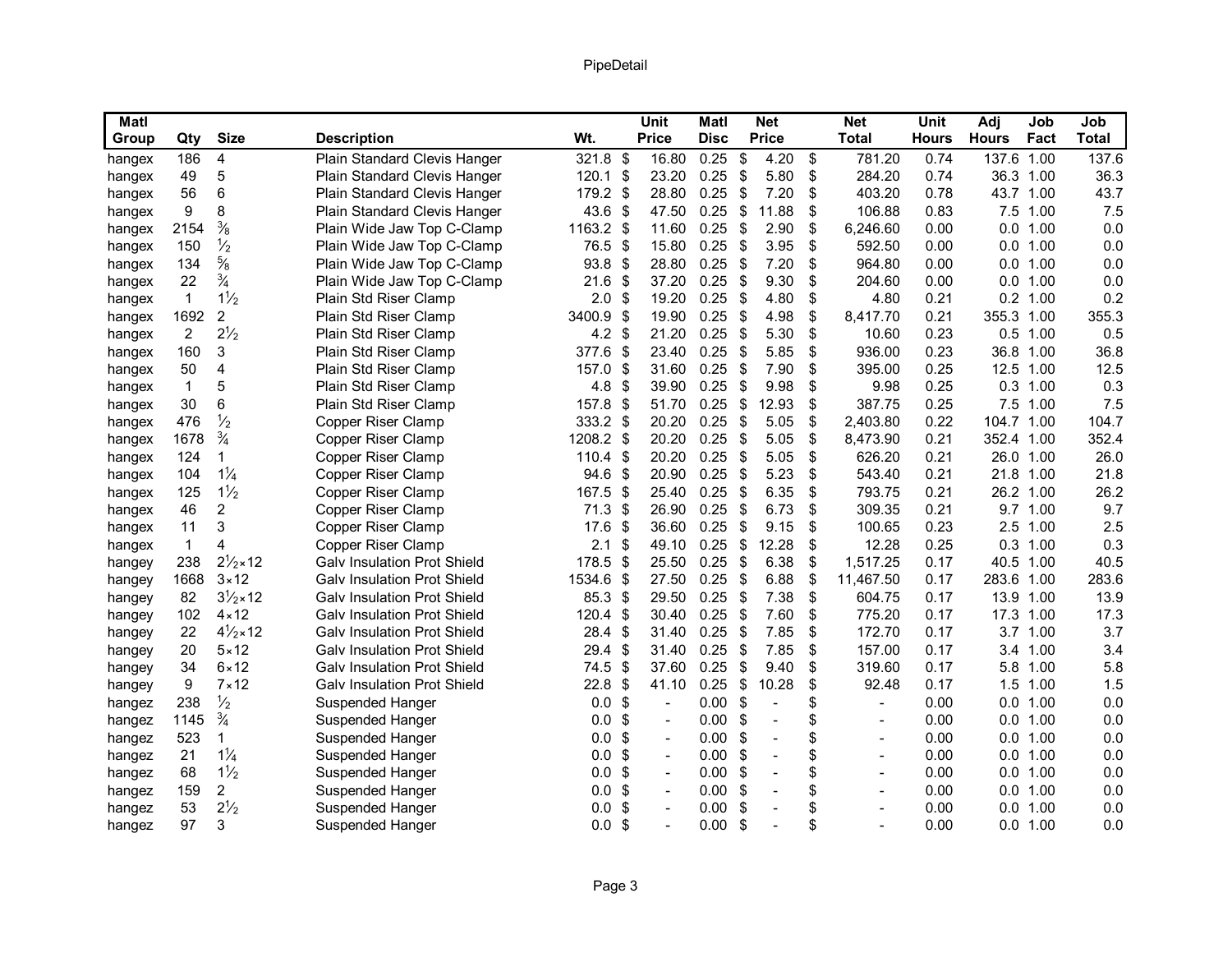| <b>Matl</b> |                |                |                                 |                   |                            | <b>Unit</b>              | <b>Matl</b> |                           | <b>Net</b>     | <b>Net</b>                     | <b>Unit</b>  | Adj          | Job      | Job          |
|-------------|----------------|----------------|---------------------------------|-------------------|----------------------------|--------------------------|-------------|---------------------------|----------------|--------------------------------|--------------|--------------|----------|--------------|
| Group       | Qty            | <b>Size</b>    | <b>Description</b>              | Wt.               |                            | <b>Price</b>             | <b>Disc</b> |                           | <b>Price</b>   | <b>Total</b>                   | <b>Hours</b> | <b>Hours</b> | Fact     | <b>Total</b> |
| hangez      | 118            | 4              | <b>Suspended Hanger</b>         | 0.0               | $\boldsymbol{\mathsf{\$}}$ | $\overline{a}$           | 0.00        | \$                        |                | \$<br>$\overline{\phantom{a}}$ | 0.00         |              | 0.0 1.00 | 0.0          |
| hangez      | 16             | 5              | Suspended Hanger                | 0.0               | $\frac{1}{2}$              | $\overline{a}$           | 0.00        | \$                        | $\overline{a}$ | \$                             | 0.00         |              | 0.0 1.00 | 0.0          |
| hangez      | 22             | 6              | Suspended Hanger                | 0.0               | $\boldsymbol{\mathsf{S}}$  | $\overline{\phantom{a}}$ | 0.00        | \$                        | $\overline{a}$ | \$<br>$\overline{\phantom{a}}$ | 0.00         |              | 0.0 1.00 | 0.0          |
| hangez      | 476            | $\frac{1}{2}$  | Riser Clamp Hanger              | 0.0               | $\boldsymbol{\mathsf{S}}$  | $\overline{a}$           | 0.00        | \$                        | $\overline{a}$ | \$<br>$\overline{a}$           | 0.00         | 0.0          | 1.00     | 0.0          |
| hangez      | 1678           | $\frac{3}{4}$  | Riser Clamp Hanger              | 0.0               | \$                         | $\overline{\phantom{a}}$ | 0.00        | \$                        | $\overline{a}$ | \$<br>$\overline{\phantom{0}}$ | 0.00         |              | 0.0 1.00 | 0.0          |
| hangez      | 124            | 1              | Riser Clamp Hanger              | 0.0               | \$                         | $\overline{\phantom{a}}$ | 0.00        | \$                        | $\overline{a}$ | \$<br>$\overline{\phantom{a}}$ | 0.00         |              | 0.0 1.00 | 0.0          |
| hangez      | 104            | $1\frac{1}{4}$ | Riser Clamp Hanger              | 0.0               | $\boldsymbol{\mathsf{S}}$  | $\blacksquare$           | 0.00        | \$                        | $\overline{a}$ | \$<br>L,                       | 0.00         |              | 0.0 1.00 | 0.0          |
| hangez      | 126            | $1\frac{1}{2}$ | Riser Clamp Hanger              | 0.0               | \$                         | $\overline{\phantom{a}}$ | 0.00        | \$                        | $\overline{a}$ | \$<br>$\overline{\phantom{a}}$ | 0.00         |              | 0.0 1.00 | 0.0          |
| hangez      | 1738           | $\overline{2}$ | Riser Clamp Hanger              | 0.0               | $\boldsymbol{\mathsf{S}}$  | $\overline{a}$           | 0.00        | \$                        | $\overline{a}$ | \$<br>L,                       | 0.00         | 0.0          | 1.00     | 0.0          |
| hangez      | $\overline{2}$ | $2\frac{1}{2}$ | Riser Clamp Hanger              | 0.0               | \$                         | $\blacksquare$           | 0.00        | \$                        | $\overline{a}$ | \$<br>$\overline{\phantom{a}}$ | 0.00         |              | 0.0 1.00 | 0.0          |
| hangez      | 171            | 3              | Riser Clamp Hanger              | 0.0               | $\boldsymbol{\mathsf{S}}$  | $\overline{\phantom{a}}$ | 0.00        | \$                        | $\overline{a}$ | \$<br>$\overline{\phantom{a}}$ | 0.00         |              | 0.0 1.00 | 0.0          |
| hangez      | 51             | 4              | Riser Clamp Hanger              | 0.0               | $\boldsymbol{\mathsf{S}}$  | $\overline{\phantom{a}}$ | 0.00        | \$                        | $\overline{a}$ | \$<br>$\overline{\phantom{a}}$ | 0.00         |              | 0.0 1.00 | 0.0          |
| hangez      | 2              | 5              | Riser Clamp Hanger              | 0.0               | $\boldsymbol{\mathsf{S}}$  | $\overline{\phantom{a}}$ | 0.00        | \$                        | $\overline{a}$ | \$<br>$\overline{\phantom{a}}$ | 0.00         |              | 0.0 1.00 | 0.0          |
| hangez      | 30             | 6              | Riser Clamp Hanger              | 0.0               | \$                         | $\overline{\phantom{a}}$ | 0.00        | \$                        | $\overline{a}$ | \$<br>$\overline{\phantom{a}}$ | 0.00         |              | 0.0 1.00 | 0.0          |
| hangez      | 248            | 3              | Excavation                      | 0.0               | \$                         | $\overline{\phantom{a}}$ | 0.00        | \$                        | $\overline{a}$ | \$<br>$\overline{\phantom{a}}$ | 0.00         |              | 0.0 1.00 | 0.0          |
| hangez      | 261            | 4              | Excavation                      | 0.0               | $\boldsymbol{\mathsf{S}}$  | $\overline{\phantom{a}}$ | 0.00        | \$                        | $\overline{a}$ | \$<br>$\overline{a}$           | 0.00         |              | 0.0 1.00 | 0.0          |
| hangez      | 448            | 6              | Excavation                      | 0.0               | $\frac{1}{2}$              | $\overline{a}$           | 0.00        | \$                        | $\overline{a}$ | \$<br>$\overline{a}$           | 0.00         |              | 0.0 1.00 | 0.0          |
| hangez      | 77             | 8              | Excavation                      | 0.0               | $\boldsymbol{\mathsf{S}}$  | $\overline{a}$           | 0.00        | \$                        | $\overline{a}$ | \$<br>$\overline{a}$           | 0.00         | 0.0          | 1.00     | 0.0          |
| indvlv      | $\overline{2}$ | $1\frac{1}{2}$ | 2# Flat/Tee Head Brass Gas Cock | 0.0               | \$                         | 71.12                    | 0.70        | \$                        | 49.78          | \$<br>99.57                    | 0.69         |              | 1.4 1.00 | 1.4          |
| misc        | 4308           | $\frac{3}{8}$  | <b>Plain Washer</b>             | 0.0               | $\boldsymbol{\mathsf{S}}$  | 0.04                     | 1.00        | \$                        | 0.04           | \$<br>172.32                   | 0.00         |              | 0.0 1.00 | 0.0          |
| misc        | 300            | $\frac{1}{2}$  | Plain Washer                    | 0.0               | \$                         | 0.04                     | 1.00        | \$                        | 0.04           | \$<br>12.00                    | 0.00         |              | 0.0 1.00 | 0.0          |
| misc        | 268            | $\frac{5}{8}$  | Plain Washer                    | 0.0               | \$                         | 0.06                     | 1.00        | \$                        | 0.06           | \$<br>16.08                    | 0.00         |              | 0.0 1.00 | 0.0          |
| misc        | 44             | $\frac{3}{4}$  | Plain Washer                    | 0.0               | $\boldsymbol{\mathsf{S}}$  | 0.06                     | 1.00        | \$                        | 0.06           | \$<br>2.64                     | 0.00         | 0.0          | 1.00     | 0.0          |
| misc        | 8616           | $\frac{3}{8}$  | Plain Threaded Rod              | 0.0               | \$                         | 0.73                     | 1.00        | -\$                       | 0.73           | \$<br>6,289.68                 | 0.00         |              | 0.0 1.00 | 0.0          |
| misc        | 600            | $\frac{1}{2}$  | Plain Threaded Rod              | 0.0               | $\boldsymbol{\mathsf{S}}$  | 1.47                     | 1.00        | \$                        | 1.47           | \$<br>882.00                   | 0.00         |              | 0.0 1.00 | 0.0          |
| misc        | 536            | $\frac{5}{8}$  | Plain Threaded Rod              | 0.0               | \$                         | 1.98                     | 1.00        | -\$                       | 1.98           | \$<br>1,061.28                 | 0.00         |              | 0.0 1.00 | 0.0          |
| misc        | 88             | $\frac{3}{4}$  | Plain Threaded Rod              | 0.0               | $\boldsymbol{\mathsf{S}}$  | 3.34                     | 1.00        | \$                        | 3.34           | \$<br>293.92                   | 0.00         |              | 0.0 1.00 | 0.0          |
| misc        | 1352           | $\frac{1}{2}$  | 95/5 Solder Joints              | 0.0               | \$                         | 0.20                     | 1.00        | -\$                       | 0.20           | \$<br>270.40                   | 0.00         |              | 0.0 1.00 | 0.0          |
| misc        | 9147           | $\frac{3}{4}$  | 95/5 Solder Joints              | 0.0               | $\boldsymbol{\mathsf{S}}$  | 0.24                     | 1.00        | -\$                       | 0.24           | \$<br>2,195.28                 | 0.00         |              | 0.0 1.00 | 0.0          |
| misc        | 1792           | 1              | 95/5 Solder Joints              | 0.0               | \$                         | 0.36                     | 1.00        | -\$                       | 0.36           | \$<br>645.12                   | 0.00         |              | 0.0 1.00 | 0.0          |
| misc        | 163            | $1\frac{1}{4}$ | 95/5 Solder Joints              | 0.0               | $\boldsymbol{\mathsf{S}}$  | 0.44                     | 1.00        | -\$                       | 0.44           | \$<br>71.72                    | 0.00         |              | 0.0 1.00 | 0.0          |
| misc        | 335            | $1\frac{1}{2}$ | 95/5 Solder Joints              | 0.0               | \$                         | 0.48                     | 1.00        | \$                        | 0.48           | \$<br>160.80                   | 0.00         |              | 0.0 1.00 | 0.0          |
| misc        | 363            | $\overline{c}$ | 95/5 Solder Joints              | 0.0               | \$                         | 0.60                     | 1.00        | -\$                       | 0.60           | \$<br>217.80                   | 0.00         |              | 0.0 1.00 | 0.0          |
| misc        | 46             | $2\frac{1}{2}$ | 95/5 Solder Joints              | 0.0               | $\boldsymbol{\mathsf{S}}$  | 0.80                     | 1.00        | -\$                       | 0.80           | \$<br>36.80                    | 0.00         |              | 0.0 1.00 | 0.0          |
| misc        | 100            | 3              | 95/5 Solder Joints              | 0.0               | \$                         | 0.98                     | 1.00        | \$                        | 0.98           | \$<br>98.00                    | 0.00         |              | 0.0 1.00 | 0.0          |
| misc        | 114            | 4              | 95/5 Solder Joints              | 0.0               | $\boldsymbol{\mathsf{S}}$  | 1.36                     | 1.00        | \$                        | 1.36           | \$<br>155.04                   | 0.00         |              | 0.0 1.00 | 0.0          |
| misc        | 25             | 5              | 95/5 Solder Joints              | 0.0               | \$                         | 1.78                     | 1.00        | \$                        | 1.78           | \$<br>44.50                    | 0.00         |              | 0.0 1.00 | 0.0          |
| misc        | 23             | $1\frac{1}{2}$ | Female Iron Pipe Thread Joints  | 0.0               | $\boldsymbol{\mathsf{S}}$  | 0.19                     | 1.00        | $\boldsymbol{\mathsf{S}}$ | 0.19           | \$<br>4.37                     | 0.00         | 0.0          | 1.00     | 0.0          |
| misc        | 4              | $2\frac{1}{2}$ | 150# Flange Joints              | $0.0 \text{ }$ \$ |                            |                          | 1.00        | \$                        |                | \$<br>$\overline{\phantom{a}}$ | 0.00         |              | 0.0 1.00 | 0.0          |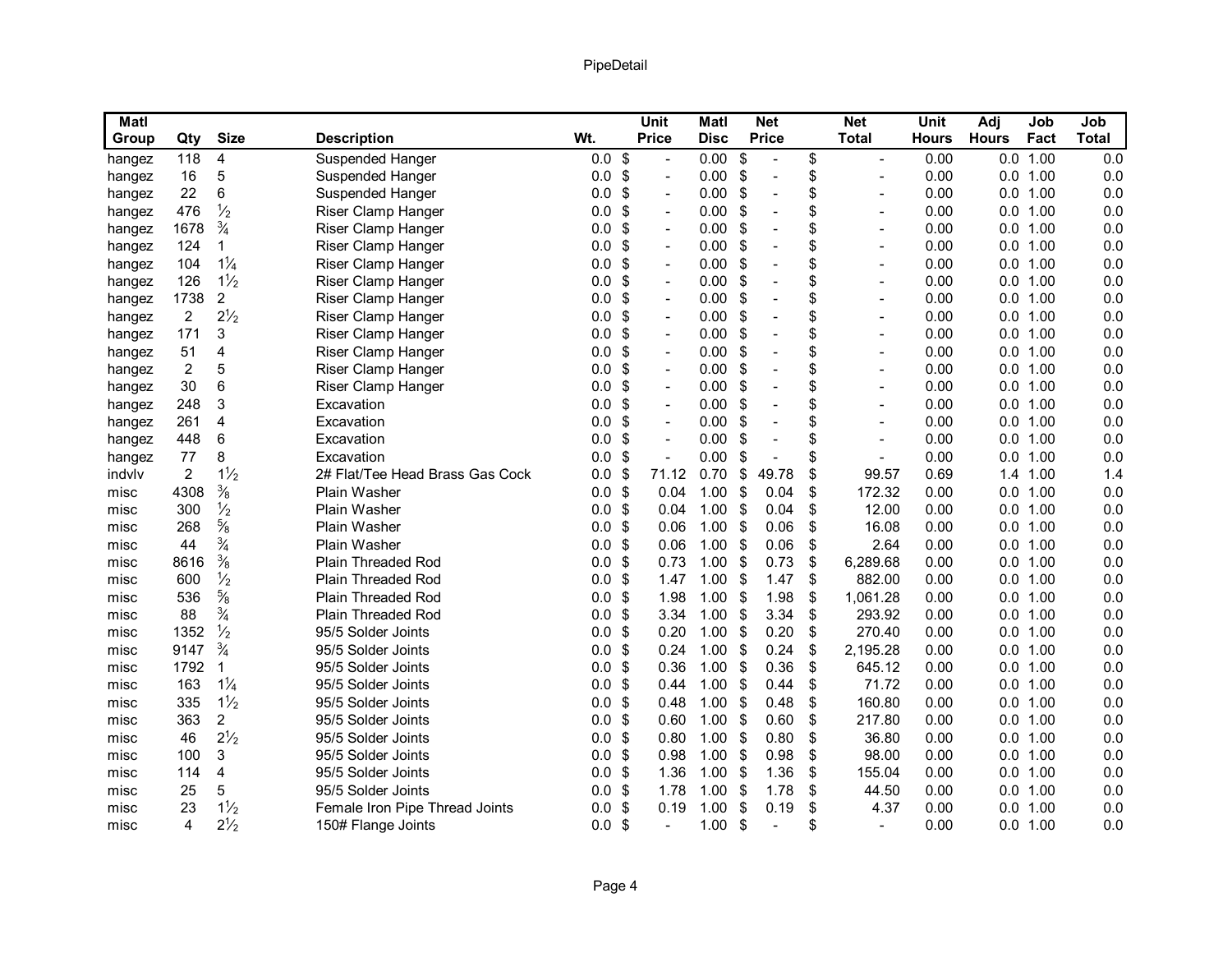| Matl   |                |                                             |                                 |                  |                           | <b>Unit</b>  | <b>Matl</b> |                | <b>Net</b>   | <b>Net</b>           | Unit         | Adj          | Job          | Job          |
|--------|----------------|---------------------------------------------|---------------------------------|------------------|---------------------------|--------------|-------------|----------------|--------------|----------------------|--------------|--------------|--------------|--------------|
| Group  | Qty            | <b>Size</b>                                 | <b>Description</b>              | Wt.              |                           | <b>Price</b> | <b>Disc</b> |                | <b>Price</b> | <b>Total</b>         | <b>Hours</b> | <b>Hours</b> | Fact         | <b>Total</b> |
| misc   | 2              | 3                                           | 125# Flange Joints              | $0.0$ \$         |                           |              | 1.00        | \$             |              | \$<br>$\blacksquare$ | 0.00         |              | 0.0 1.00     | 0.0          |
| misc   | 1              | $1\frac{1}{2}$                              | Sch 40 Butt Weld Joints         | 0.0              | $\boldsymbol{\mathsf{S}}$ | 1.00         | 1.00        | \$             | 1.00         | \$<br>1.00           | 0.00         |              | 0.0 1.00     | 0.0          |
| misc   | 48             | $2\frac{1}{2}$                              | Sch 40 Butt Weld Joints         | 0.0              | $\boldsymbol{\mathsf{S}}$ | 1.20         | 1.00        | \$             | 1.20         | \$<br>57.60          | 0.00         |              | 0.0 1.00     | 0.0          |
| nhcpch | 228            | $1\frac{1}{2}$                              | No-hub Couplings                | 0.0              | \$                        | 14.45        | 0.15        | -\$            | 2.17         | \$<br>494.19         | 0.00         |              | 0.0 1.00     | 0.0          |
| nhcpch | 6525           | $\overline{2}$                              | No-hub Couplings                | 0.0              | \$                        | 14.45        | 0.15        | \$             | 2.17         | \$<br>14, 142.94     | 0.00         |              | 0.0 1.00     | 0.0          |
| nhcpch | 1695           | 3                                           | No-hub Couplings                | 0.0              | \$                        | 17.25        | 0.15        | \$             | 2.59         | \$<br>4,385.81       | 0.00         |              | 0.0 1.00     | 0.0          |
| nhcpch | 906            | $\overline{4}$                              | No-hub Couplings                | 0.0              | $\boldsymbol{\mathsf{S}}$ | 20.40        | 0.15        | \$             | 3.06         | \$<br>2,772.36       | 0.00         |              | 0.0 1.00     | 0.0          |
| nhcpch | 163            | 5                                           | No-hub Couplings                | 0.0              | \$                        | 49.60        | 0.15        | \$             | 7.44         | \$<br>1,212.72       | 0.00         |              | 0.0 1.00     | 0.0          |
| nhcpch | 202            | 6                                           | No-hub Couplings                | 0.0              | \$                        | 51.70        | 0.15        | \$             | 7.76         | \$<br>1,566.51       | 0.00         |              | 0.0 1.00     | 0.0          |
| nhcpch | 15             | 8                                           | No-hub Couplings                | 0.0              | \$                        | 97.60        | 0.15        | \$             | 14.64        | \$<br>219.60         | 0.00         |              | 0.0 1.00     | 0.0          |
| plgvlv | $\overline{c}$ | $2\frac{1}{2}$                              | 150# Flanged Plug Valve         | 0.0              | \$                        | 266.00       | 0.20        | \$             | 53.20        | \$<br>106.40         | 2.02         |              | 4.0 1.00     | 4.0          |
| stlpip | 50             | $1\frac{1}{2}$                              | Sch 40 Blk Steel Pipe A53 T&C   | 136.0 \$         |                           | 10.13        | 0.50        | \$             | 5.07         | \$<br>253.25         | 0.07         |              | 3.5 1.00     | 3.5          |
| stlpip | 406            | $2\frac{1}{2}$                              | Sch 40 ERW Blk Stl Pipe A53B PE | 2350.7 \$        |                           | 14.58        | 0.50        | \$             | 7.29         | \$<br>2,959.74       | 0.13         | 52.8 1.00    |              | 52.8         |
| malfit | 6              | $1\frac{1}{2}$                              | 150# Blk Mall 90 Ell            | 7.9              | $\boldsymbol{\mathsf{S}}$ | 15.15        | 0.25        | \$             | 3.79         | \$<br>22.73          | 0.71         |              | 4.3 1.00     | 4.3          |
| malfit | 1              | $1\frac{1}{2}$                              | 150# Blk Mall Tee               | 1.8              | \$                        | 22.05        | 0.25        | \$             | 5.51         | \$<br>5.51           | 1.05         |              | $1.0$ $1.00$ | 1.0          |
| malfit | $\overline{2}$ | $1\frac{1}{2}$                              | 150# Blk Mall Union             | 3.3              | \$                        | 39.47        | 0.25        | \$             | 9.87         | \$<br>19.74          | 0.65         |              | 1.3 1.00     | 1.3          |
| copfit | 495            | $\frac{1}{2}$                               | Wrot Copper 90 Ell              | $19.8$ \$        |                           | 2.04         | 0.17        | -\$            | 0.35         | \$<br>171.67         | 0.32         | 158.4 1.00   |              | 158.4        |
| copfit | 3422           | $\frac{3}{4}$                               | Wrot Copper 90 Ell              | 342.2 \$         |                           | 4.59         | 0.17        | \$             | 0.78         | \$<br>2,670.19       | 0.43         | 1471.5 1.00  |              | 1471.5       |
| copfit | 307            | 1                                           | Wrot Copper 90 Ell              | 55.3             | $\boldsymbol{\mathsf{S}}$ | 11.26        | 0.17        | \$             | 1.91         | \$<br>587.66         | 0.50         | 153.5 1.00   |              | 153.5        |
| copfit | 2              | $1\frac{1}{4}$                              | Wrot Copper 90 Ell              | 0.6 <sup>9</sup> |                           | 17.01        | 0.17        | -\$            | 2.89         | \$<br>5.78           | 0.57         |              | $1.1$ $1.00$ | 1.1          |
| copfit | 42             | $1\frac{1}{2}$                              | Wrot Copper 90 Ell              | 16.8             | \$                        | 26.53        | 0.17        | \$             | 4.51         | \$<br>189.42         | 0.60         | 25.2 1.00    |              | 25.2         |
| copfit | 68             | $\overline{c}$                              | Wrot Copper 90 Ell              | $51.0$ \$        |                           | 48.37        | 0.17        | \$             | 8.22         | \$<br>559.16         | 0.70         | 47.6 1.00    |              | 47.6         |
| copfit | $\mathbf{1}$   | $2\frac{1}{2}$                              | Wrot Copper 90 Ell              | 1.2              | \$                        | 96.78        | 0.17        | \$             | 16.45        | \$<br>16.45          | 1.12         |              | $1.1$ $1.00$ | 1.1          |
| copfit | 18             | 3                                           | Wrot Copper 90 Ell              | 33.8             | \$                        | 129.35       | 0.17        | \$             | 21.99        | \$<br>395.81         | 1.34         | 24.1 1.00    |              | 24.1         |
| copfit | 17             | 4                                           | Wrot Copper 90 Ell              | 71.7             | $\boldsymbol{\$}$         | 331.13       | 0.17        | \$             | 56.29        | \$<br>956.97         | 1.79         | 30.4 1.00    |              | 30.4         |
| copfit | 1              | 5                                           | Wrot Copper 90 Ell              | 8.6              |                           | \$1,386.91   | 0.17        |                | \$235.77     | \$<br>235.77         | 3.34         |              | 3.3 1.00     | 3.3          |
| copfit | 1              | $1\frac{1}{2}$                              | Wrot Copper 45 Ell              | 0.3              | \$                        | 26.87        | 0.17        | \$             | 4.57         | \$<br>4.57           | 0.60         |              | $0.6$ 1.00   | 0.6          |
| copfit | 1              | $\frac{1}{2}$                               | Wrot Copper Tee                 | 0.1              | \$                        | 3.50         | 0.17        | \$             | 0.60         | \$<br>0.60           | 0.46         |              | $0.5$ 1.00   | 0.5          |
| copfit | 327            | $\frac{3}{4}$                               | Wrot Copper Tee                 | 52.3             | \$                        | 8.42         | 0.17        | \$             | 1.43         | \$<br>468.07         | 0.61         | 199.5 1.00   |              | 199.5        |
| copfit | 4              | 1                                           | Wrot Copper Tee                 | 1.2              | \$                        | 26.03        | 0.17        | \$             | 4.43         | \$<br>17.70          | 0.74         |              | 3.0 1.00     | 3.0          |
| copfit | 23             | $\overline{c}$                              | Wrot Copper Tee                 | 29.7             | $\boldsymbol{\mathsf{S}}$ | 85.50        | 0.17        | \$             | 14.54        | \$<br>334.31         | 1.02         | 23.5 1.00    |              | 23.5         |
| copfit | 3              | 3                                           | Wrot Copper Tee                 | 8.3 <sup>5</sup> |                           | 263.29       | 0.17        | \$             | 44.76        | \$<br>134.28         | 1.98         |              | 5.9 1.00     | 5.9          |
| copfit | 3              | 4                                           | Wrot Copper Tee                 | 19.9             | \$                        | 637.22       | 0.17        |                | \$108.33     | \$<br>324.98         | 2.68         |              | 8.0 1.00     | 8.0          |
| copfit | 12             | $\frac{3}{4} \times \frac{3}{4} \times 1$   | Wrot Copper Reducing Tee        | 2.4              | \$                        | 28.30        | 0.17        | \$             | 4.81         | \$<br>57.73          | 0.68         |              | 8.2 1.00     | 8.2          |
| copfit | $\mathbf{1}$   | $1\frac{1}{2} \times 1\frac{1}{2} \times 2$ | Wrot Copper Reducing Tee        | 1.3              | $\boldsymbol{\mathsf{S}}$ | 159.33       | 0.17        | $\mathfrak{S}$ | 27.09        | \$<br>27.09          | 0.95         |              | 0.9 1.00     | 0.9          |
| copfit | 10             | 3⁄4                                         | <b>Wrot Copper Coupling</b>     | 0.6              | \$                        | 3.11         | 0.17        | \$             | 0.53         | \$<br>5.29           | 0.43         |              | 4.3 1.00     | 4.3          |
| copfit | 3              | $1\frac{1}{4}$                              | <b>Wrot Copper Coupling</b>     | 0.5              | \$                        | 11.01        | 0.17        | -\$            | 1.87         | \$<br>5.62           | 0.57         |              | 1.7 1.00     | 1.7          |
| copfit | 5              | $1\frac{1}{2}$                              | <b>Wrot Copper Coupling</b>     | 1.1              | \$                        | 14.55        | 0.17        | \$             | 2.47         | \$<br>12.37          | 0.60         | 3.0          | 1.00         | 3.0          |
| copfit | 17             | $\overline{2}$                              | Wrot Copper Coupling            | 6.8              | $\boldsymbol{\mathsf{S}}$ | 24.32        | 0.17        | \$             | 4.13         | \$<br>70.28          | 0.68         | 11.6 1.00    |              | 11.6         |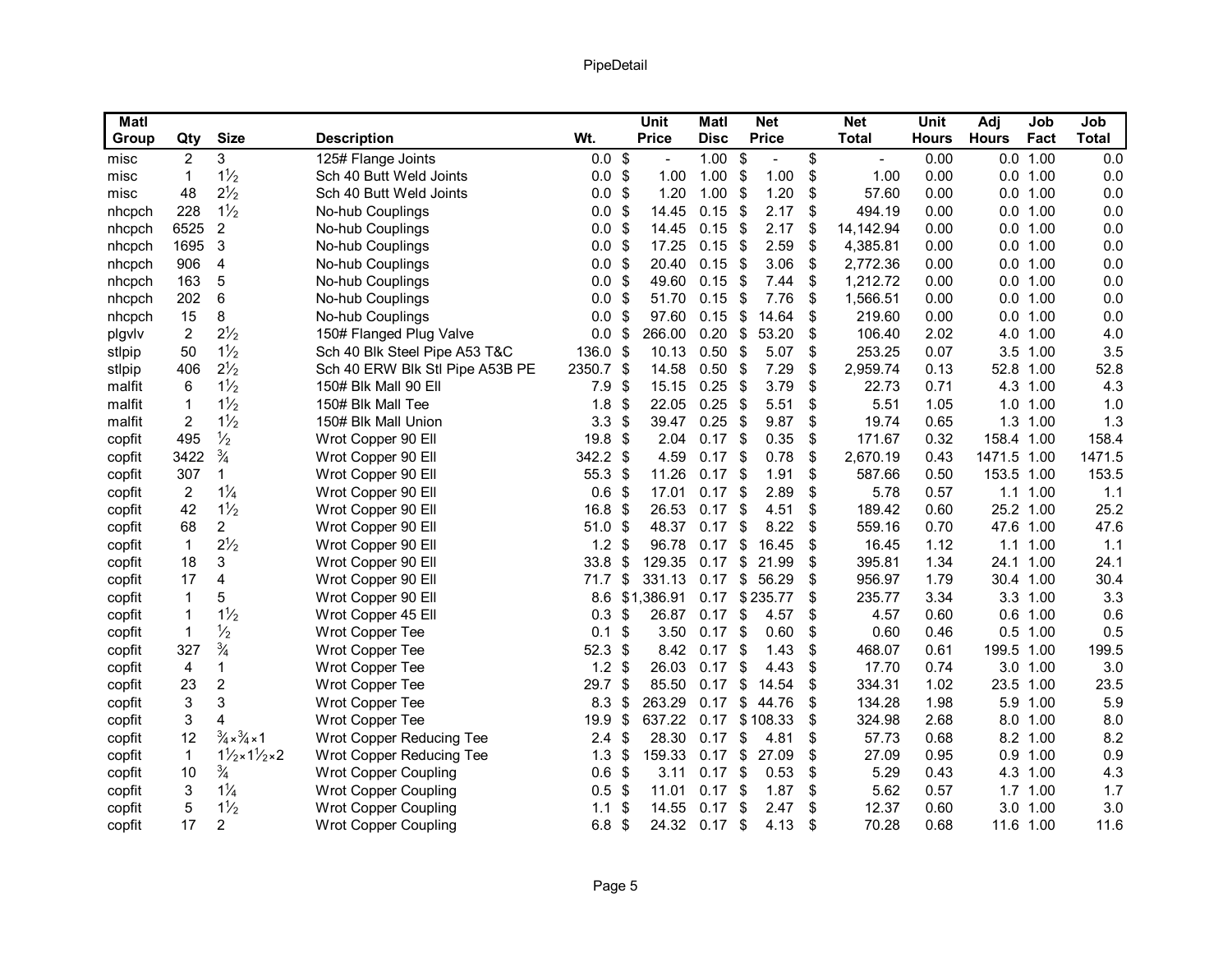| Matl   |                |                                                       |                                |                  |                           | <b>Unit</b>     | Matl        |                           | <b>Net</b>    |     | <b>Net</b>   | <b>Unit</b>  | Adj          | Job        | Job          |
|--------|----------------|-------------------------------------------------------|--------------------------------|------------------|---------------------------|-----------------|-------------|---------------------------|---------------|-----|--------------|--------------|--------------|------------|--------------|
| Group  | Qty            | <b>Size</b>                                           | <b>Description</b>             | Wt.              |                           | <b>Price</b>    | <b>Disc</b> |                           | <b>Price</b>  |     | <b>Total</b> | <b>Hours</b> | <b>Hours</b> | Fact       | <b>Total</b> |
| copfit | 6              | $2^{1/2}$                                             | <b>Wrot Copper Coupling</b>    | 3.7 <sup>°</sup> |                           | 51.62           | $0.17$ \$   |                           | 8.78          | -\$ | 52.65        | 1.12         |              | 6.7 1.00   | 6.7          |
| copfit | 4              | 3                                                     | Wrot Copper Coupling           | 3.9              | \$                        | 77.62           | 0.17        | \$                        | 13.20         | \$  | 52.78        | 1.32         |              | 5.3 1.00   | 5.3          |
| copfit | 8              | $\overline{\mathbf{4}}$                               | <b>Wrot Copper Coupling</b>    | 16.3             | \$                        | 163.23          | 0.17        | \$                        | 27.75         | \$  | 221.99       | 1.77         |              | 14.2 1.00  | 14.2         |
| copfit | 4              | 5                                                     | <b>Wrot Copper Coupling</b>    | $13.2$ \$        |                           | 401.86          | 0.17        | $\boldsymbol{\mathsf{S}}$ | 68.32         | \$  | 273.26       | 3.34         |              | 13.4 1.00  | 13.4         |
| copfit | 1              | $1\frac{1}{2} \times 1$                               | Wrot Copper Concentric Reducer | $0.2$ \$         |                           | 23.76           | 0.17        | \$                        | 4.04          | \$  | 4.04         | 0.55         |              | $0.6$ 1.00 | 0.6          |
| copfit | 1              | $2 \times 1\frac{1}{4}$                               | Wrot Copper Concentric Reducer | 0.4              | $\boldsymbol{\mathsf{S}}$ | 36.74           | 0.17        | \$                        | 6.25          | \$  | 6.25         | 0.61         |              | $0.6$ 1.00 | 0.6          |
| copfit | 1              | $2 \times 1\frac{1}{2}$                               | Wrot Copper Concentric Reducer | 0.4              | \$                        | 36.74           | 0.17        | \$                        | 6.25          | \$  | 6.25         | 0.61         |              | $0.6$ 1.00 | 0.6          |
| copfit | 1              | $5\times4$                                            | Wrot Copper Concentric Reducer | 3.3              | \$                        | 914.53          | 0.17        |                           | \$155.47      | \$  | 155.47       | 3.34         |              | 3.3 1.00   | 3.3          |
| copfit | 341            | $\frac{3}{4} \times \frac{1}{2}$                      | Wrot Copper Reducing Tee       | 47.7 \$          |                           | 8.10            | 0.17        | \$                        | 1.38          | \$  | 469.56       | 0.55         | 187.6 1.00   |            | 187.6        |
| copfit | 8              | $1 \times \frac{1}{2}$                                | Wrot Copper Reducing Tee       | 1.5              | \$                        | 26.12           | 0.17        | - \$                      | 4.44          | \$  | 35.52        | 0.69         |              | 5.5 1.00   | 5.5          |
| copfit | 32             | $1 \times \frac{3}{4}$                                | Wrot Copper Reducing Tee       | 7.1              | \$                        | 26.12           | 0.17        | -\$                       | 4.44          | \$  | 142.09       | 0.69         |              | 22.1 1.00  | 22.1         |
| copfit | 7              | $1\frac{1}{4} \times \frac{3}{4}$                     | Wrot Copper Reducing Tee       | 2.1              | \$                        | 38.43           | $0.17$ \$   |                           | 6.53          | \$  | 45.73        | 0.77         |              | 5.4 1.00   | 5.4          |
| copfit | 31             | $1\frac{1}{4} \times 1$                               | Wrot Copper Reducing Tee       | 12.1             | \$                        | 38.43           | 0.17        | \$                        | 6.53          | \$  | 202.53       | 0.77         |              | 23.9 1.00  | 23.9         |
| copfit | $\overline{7}$ | $1\frac{1}{2} \times \frac{3}{4}$                     | Wrot Copper Reducing Tee       | 4.0 $$$          |                           | 40.80           | $0.17$ \$   |                           | 6.94          | \$  | 48.55        | 0.82         |              | 5.7 1.00   | 5.7          |
| copfit | 42             | $1\frac{1}{2} \times 1$                               | Wrot Copper Reducing Tee       | $25.6$ \$        |                           | 40.80           | 0.17        | \$                        | 6.94          | \$  | 291.31       | 0.82         |              | 34.4 1.00  | 34.4         |
| copfit | 2              | $2 \times \frac{1}{2}$                                | Wrot Copper Reducing Tee       | 1.7              | \$                        | 64.58           | 0.17        | \$                        | 10.98         | \$  | 21.96        | 0.95         |              | 1.9 1.00   | 1.9          |
| copfit | 7              | $2 \times \frac{3}{4}$                                | Wrot Copper Reducing Tee       | 6.4              | \$                        | 64.58           | 0.17        | \$                        | 10.98         | \$  | 76.85        | 0.95         |              | 6.6 1.00   | 6.6          |
| copfit | 4              | $2 \times 1\frac{1}{2}$                               | Wrot Copper Reducing Tee       | 4.3              | \$                        | 66.58           | 0.17        | \$                        | 11.32         | \$  | 45.27        | 0.95         |              | 3.8 1.00   | 3.8          |
| copfit | 4              | $2\frac{1}{2} \times 1\frac{1}{2}$                    | Wrot Copper Reducing Tee       | 5.6              | \$                        | 201.09          | 0.17        | \$                        | 34.19         | \$  | 136.74       | 1.54         |              | 6.2 1.00   | 6.2          |
| copfit | 5              | $2\frac{1}{2} \times 2$                               | Wrot Copper Reducing Tee       | 8.3              | \$                        | 201.09          | 0.17        |                           | \$34.19       | \$  | 170.93       | 1.54         |              | 7.7 1.00   | 7.7          |
| copfit | 13             | $3 \times 1\frac{1}{2}$                               | Wrot Copper Reducing Tee       | 26.6             | -\$                       | 221.51          | 0.17        |                           | \$37.66       | \$  | 489.54       | 1.88         |              | 24.4 1.00  | 24.4         |
| copfit | 4              | $3\times2$                                            | Wrot Copper Reducing Tee       | 9.1              | \$                        | 221.51          | 0.17        | $\frac{1}{2}$             | 37.66         | \$  | 150.63       | 1.88         |              | 7.5 1.00   | 7.5          |
| copfit | 9              | $4 \times 1\frac{1}{2}$                               | Wrot Copper Reducing Tee       | 44.1             | \$                        | 406.66          | 0.17        | \$                        | 69.13         | \$  | 622.19       | 2.68         |              | 24.1 1.00  | 24.1         |
| copfit | 12             | $4 \times 2$                                          | Wrot Copper Reducing Tee       | 58.9             | \$                        | 430.12          | 0.17        | $\sqrt[6]{3}$             | 73.12         | \$  | 877.44       | 2.68         | 32.2 1.00    |            | 32.2         |
| copfit | $\mathbf{1}$   | $4 \times 2\frac{1}{2}$                               | Wrot Copper Reducing Tee       | 5.3              | \$                        | 490.13          |             |                           | 0.17 \$ 83.32 | \$  | 83.32        | 2.68         |              | 2.7 1.00   | 2.7          |
| copfit | 2              | $5\times1$                                            | Wrot Copper Reducing Tee       |                  |                           | 8.4 \$1,991.11  |             |                           | 0.17 \$338.49 | \$  | 676.98       | 5.01         |              | 10.0 1.00  | 10.0         |
| copfit | 3              | $5\times2$                                            | Wrot Copper Reducing Tee       |                  |                           | 15.2 \$1,981.66 |             |                           | 0.17 \$336.88 | \$  | 1,010.65     | 5.01         |              | 15.0 1.00  | 15.0         |
| copfit | 1              | $5 \times 2\frac{1}{2}$                               | Wrot Copper Reducing Tee       | 5.6              |                           | \$2,083.84      | 0.17        |                           | \$354.25      | \$  | 354.25       | 5.01         |              | 5.0 1.00   | 5.0          |
| copfit | 1              | $5\times3$                                            | Wrot Copper Reducing Tee       | 6.3              |                           | \$1,981.66      | 0.17        |                           | \$336.88      | \$  | 336.88       | 5.01         |              | 5.0 1.00   | 5.0          |
| copfit | 8              | $\frac{3}{4} \times \frac{1}{2} \times \frac{3}{4}$   | Wrot Copper Reducing Tee       | $1.2$ \$         |                           | 9.93            | 0.17        | -\$                       | 1.69          | \$  | 13.50        | 0.55         |              | 4.4 1.00   | 4.4          |
| copfit | 232            | $1 \times \frac{3}{4} \times \frac{3}{4}$             | Wrot Copper Reducing Tee       | 51.0             | $\frac{1}{2}$             | 31.05           | 0.17        | -\$                       | 5.28          | \$  | 1,224.61     | 0.69         | 160.1 1.00   |            | 160.1        |
| copfit | 43             | $1 \times \frac{3}{4} \times 1$                       | Wrot Copper Reducing Tee       | $12.5$ \$        |                           | 31.05           | 0.17        | -\$                       | 5.28          | \$  | 226.98       | 0.69         |              | 29.7 1.00  | 29.7         |
| copfit | 1              | $1\frac{1}{4} \times \frac{3}{4} \times \frac{3}{4}$  | Wrot Copper Reducing Tee       | $0.3$ \$         |                           | 49.34           | 0.17        | \$                        | 8.39          | \$  | 8.39         | 0.77         |              | $0.8$ 1.00 | 0.8          |
| copfit | $\mathbf{1}$   | $1\frac{1}{4} \times \frac{3}{4} \times 1\frac{1}{4}$ | Wrot Copper Reducing Tee       | 0.4              | \$                        | 49.34           | $0.17$ \$   |                           | 8.39          | \$  | 8.39         | 0.77         |              | $0.8$ 1.00 | 0.8          |
| copfit | 5              | $1\frac{1}{4} \times 1 \times \frac{3}{4}$            | Wrot Copper Reducing Tee       | 1.5              | \$                        | 49.34           | 0.17        | -\$                       | 8.39          | \$  | 41.94        | 0.77         |              | 3.8 1.00   | 3.8          |
| copfit | 31             | $1\frac{1}{4} \times 1 \times 1$                      | Wrot Copper Reducing Tee       | 11.9             | $\sqrt[6]{\frac{1}{2}}$   | 49.34           | 0.17        | \$                        | 8.39          | \$  | 260.02       | 0.77         |              | 23.9 1.00  | 23.9         |
| copfit | 1              | $1\frac{1}{2} \times \frac{3}{4} \times 1\frac{1}{4}$ | Wrot Copper Reducing Tee       | 0.6              | \$                        | 89.78           | 0.17        | \$                        | 15.26         | \$  | 15.26        | 0.82         |              | $0.8$ 1.00 | 0.8          |
| copfit | 31             | $1\frac{1}{2} \times 1 \times 1$                      | Wrot Copper Reducing Tee       | 18.9             | \$                        | 81.85           | 0.17        | \$                        | 13.91         | \$  | 431.35       | 0.82         |              | 25.4 1.00  | 25.4         |
| copfit | $\overline{2}$ | $1\frac{1}{2} \times 1\frac{1}{4} \times \frac{3}{4}$ | Wrot Copper Reducing Tee       | 1.1              | \$                        | 83.52           | 0.17        | $\boldsymbol{\mathsf{S}}$ | 14.20         | \$  | 28.40        | 0.82         |              | 1.6 1.00   | 1.6          |